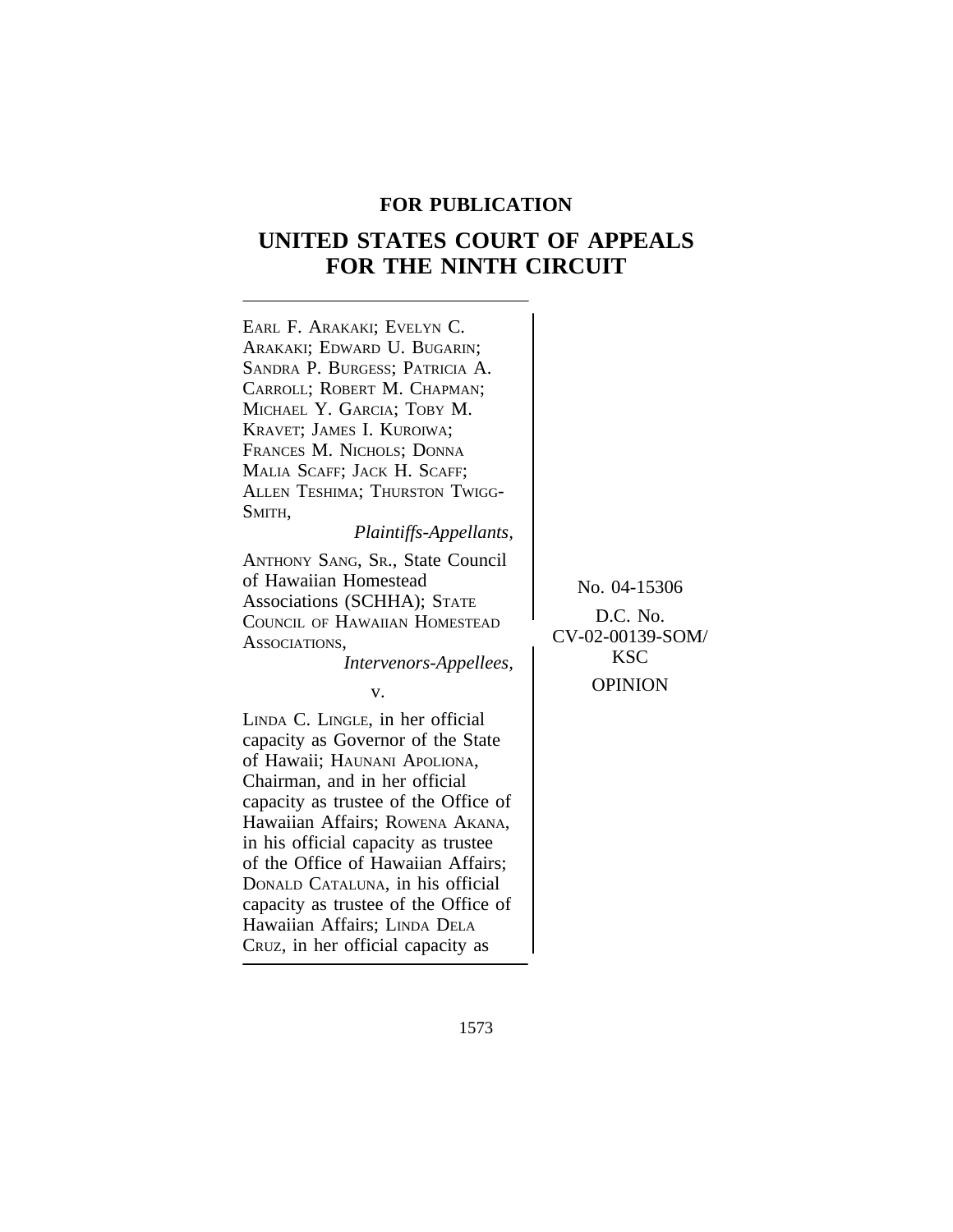trustee of the Office of Hawaiian Affairs; CLAYTON HEE, in his official capacity as trustee of the Office of Hawaiian Affairs; COLETTE Y. MACHADO, in her official capacity as trustee of the Office of Hawaiian Affairs; CHARLES OTA, in his official capacity as trustee of the Office of Hawaiian Affairs; OSWALD K. STENDER, in his official capacity as trustee of the Office of Hawaiian Affairs; JOHN D. WAIHEE, IV, in his official capacity as trustee of the Office of Hawaiian Affairs; UNITED STATES OF AMERICA; JOHN <sup>D</sup>OES, 1 through 10; GEORGINA KAWAMURA, in her official capacity as Director of the Department of Budget and Finance; RUSS SAITO, in her official capacity as Comptroller and Director of the Department of Accounting and General Services; PETER YOUNG, in his official capacity as Chairman of the Board of Land and Natural Resources; SANDRA LEE KUNIMOTO, in her official capacity as Director of the Department of Argiculture; TED LIU, in his official capacity as Director of the Department of Business, Economic Development and Tourism; RODNEY HARAGA, in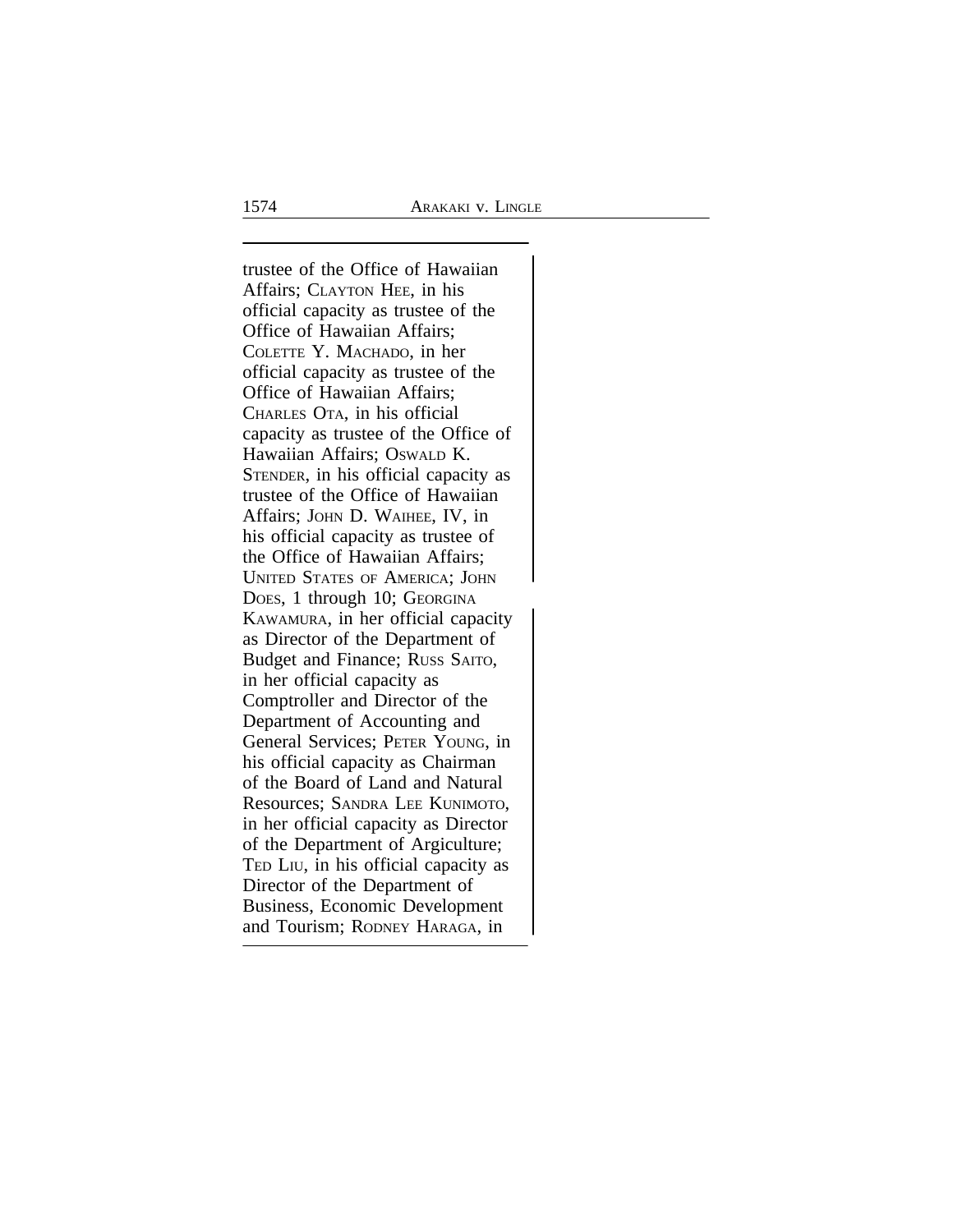his official capacity as Director of the Department of Transportation; <sup>Q</sup>UENTIN KAWANANAKOA, member of the Hawaiian Homes Commission, *Defendants-Appellees.*

On Remand from the United States Supreme Court

Filed February 9, 2007

Before: Melvin Brunetti, Susan P. Graber, and Jay S. Bybee, Circuit Judges.

Opinion by Judge Bybee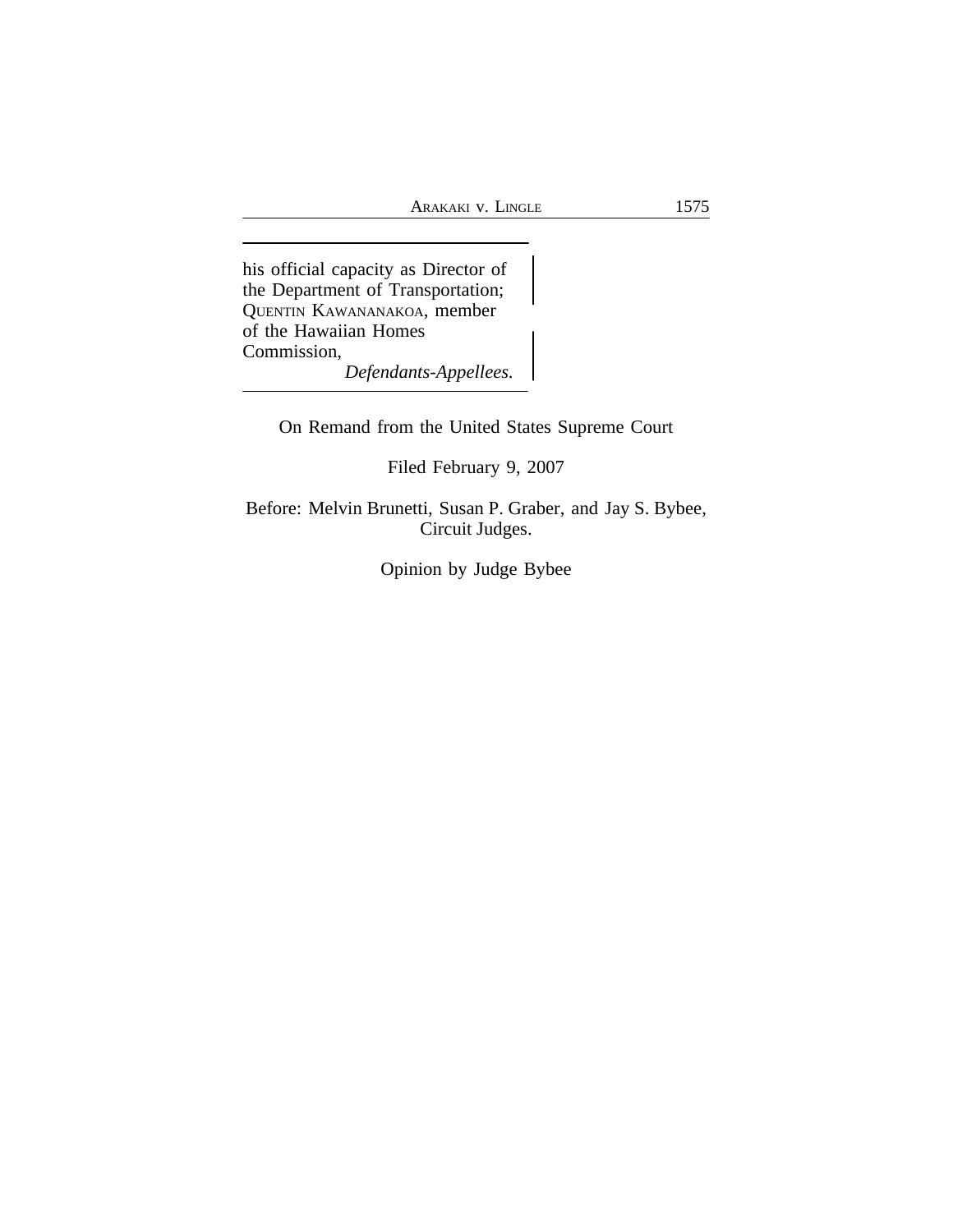## **COUNSEL**

H. William Burgess, Honolulu, Hawaii, for the plaintiffsappellants.

Sherry P. Broder, Honolulu, Hawaii; Girard D. Lau, Charleen M. Aina, Office of the Attorney General of Hawaii, Honolulu, Hawaii; Jon M. Van Dyke, William S. Richardson School of Law, Honolulu, Hawaii; Aaron P. Avila, U.S. Department of Justice, Washington, D.C.; Thomas A. Helper, Office of the U.S. Attorney, Honolulu, Hawaii, for the defendantsappellees.

Walter R. Schoettle, Honolulu, Hawaii; Robert Klein, Honolulu, Hawaii; Philip W. Miyoshi, McCorriston Miller Mukai MacKinnon LLP, Honolulu, Hawaii, for the intervenorsappellees.

Le'a Malia Kanehe, Native Hawaiian LegalCorp., Honolulu, Hawaii, for the amici curiae.

### **OPINION**

BYBEE, Circuit Judge:

In this case we are called on, yet again, to hear a challenge to state programs restricting benefits to "native Hawaiians" or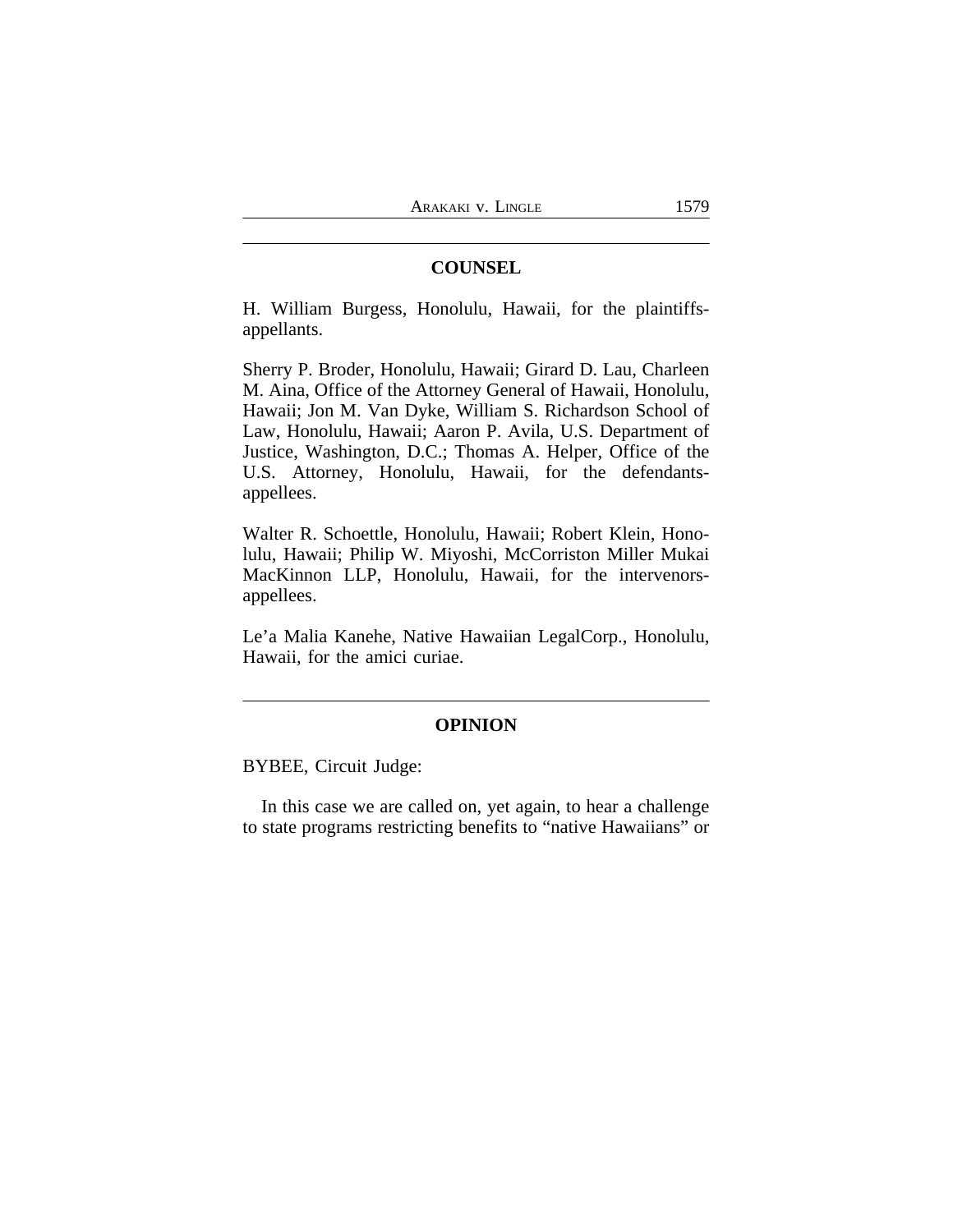| ARAKAKI V. LINGLE |  |
|-------------------|--|
|-------------------|--|

"Hawaiians." *See, e.g., Carroll v. Nakatani*, 342 F.3d 934 (9th Cir. 2003); *Arakaki v. Hawaii*, 314 F.3d 1091 (9th Cir. 2002); *Han v. U.S. Dep't of Justice*, 45 F.3d 333 (9th Cir. 1995) (per curiam); *Price v. Akaka*, 3 F.3d 1220 (9th Cir. 1993); *Price v. Hawaii*, 764 F.2d 623 (9th Cir. 1985); *Hoohuli v. Ariyoshi*, 741 F.2d 1169 (9th Cir. 1984); *Keaukaha-Panaewa Cmty. Ass'n v. Hawaiian Homes Comm'n*, 588 F.2d 1216 (9th Cir. 1978); *see also Rice v. Cayetano*, 528 U.S. 495 (2000).

Plaintiffs in this case are citizens of the State of Hawaii who allege that various state programs preferentially treat persons of Hawaiian ancestry, in violation of the Fifth and Fourteenth Amendments, 42 U.S.C. § 1983, and the terms of a public land trust. Plaintiffs brought suit against the Department of Hawaiian Home Lands ("DHHL"), the Hawaiian Homes Commission ("HHC"), the Office of Hawaiian Affairs ("OHA"), various state officers, and the United States. Plaintiffs claim standing to sue as taxpayers and as beneficiaries of the public land trust. In a series of orders, the district court held that Plaintiffs lacked standing to raise certain claims and that Plaintiffs' remaining claims raised a nonjusticiable political question, and dismissed the entire lawsuit. *Arakaki v. Lingle*, 305 F. Supp. 2d 1161 (D. Haw. 2004) ("*Arakaki* VI"); *Arakaki v. Lingle*, 299 F. Supp. 2d 1129 (D. Haw. 2003) (*"Arakaki* V"); *Arakaki v. Lingle*, 299 F. Supp. 2d 1114 (D. Haw. 2003) ("*Arakaki* IV"); *Arakaki v. Cayetano*, 299 F. Supp. 2d 1107 (D. Haw. 2002) ("*Arakaki* III"); *Arakaki v. Cayetano*, 299 F. Supp. 2d 1090 (D. Haw. 2002) ("*Arakaki* II"); *Arakaki v. Cayetano*, 198 F. Supp. 2d 1165 (D. Haw. 2002) ("*Arakaki* I"). The district court also issued three unpublished orders, dated December 16, 2003, January 26, 2004, and May 5, 2004, which this opinion will address.

In a prior opinion, we affirmed in part and reversed in part. *Arakaki v. Lingle*, 423 F.3d 954 (9th Cir. 2005). The Plaintiffs filed a petition for certiorari, which the Supreme Court denied. *Arakaki v. Lingle*, 126 S. Ct. 2861 (2006). On the state's petition for certiorari, however, the Supreme Court

1580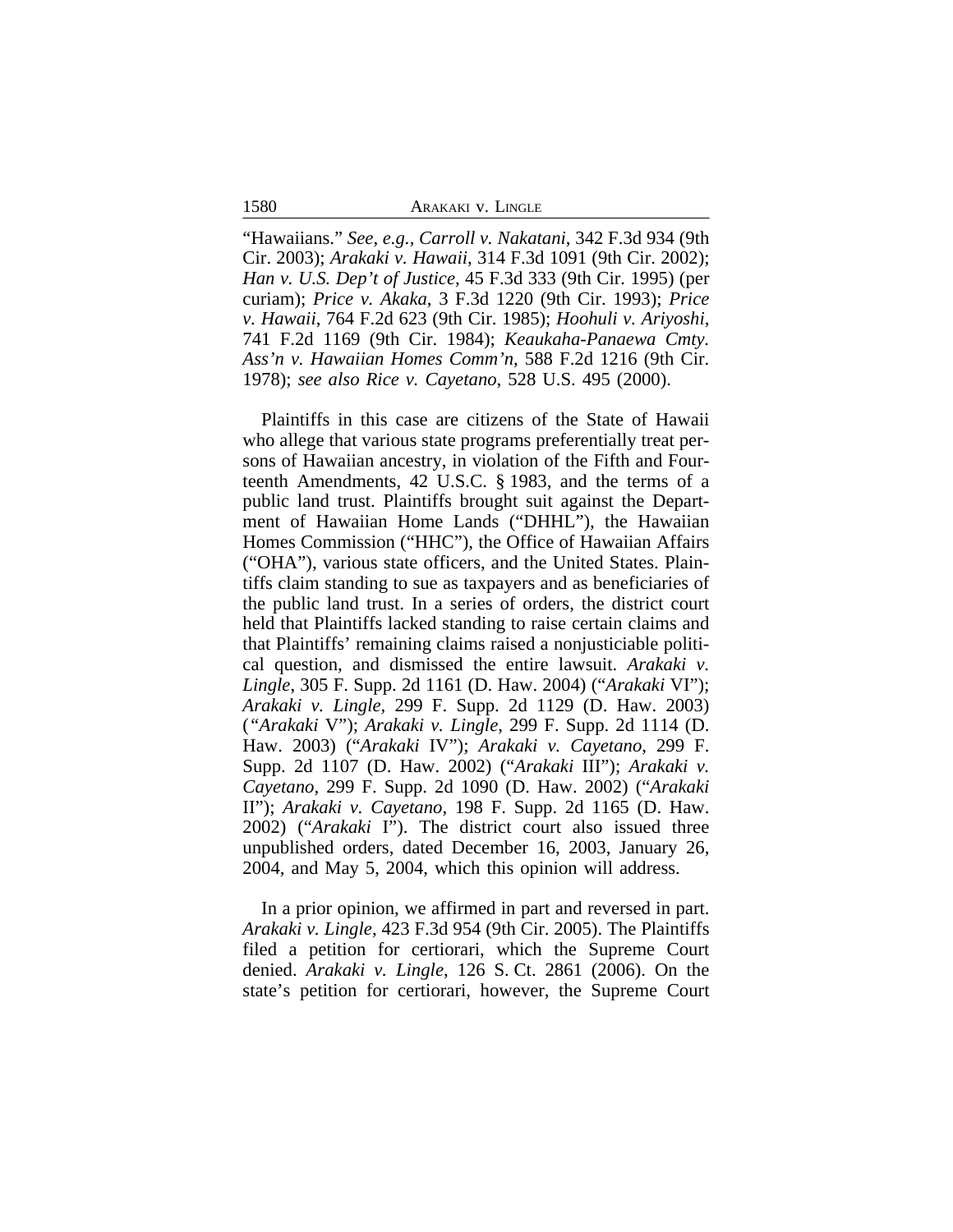ARAKAKI V. LINGLE 1581

granted the petition, vacated our prior judgment and remanded for further consideration in light of *DaimlerChrysler Corp. v. Cuno*, 547 U.S. \_\_\_, 126 S. Ct. 1854 (2006). *Lingle v. Arakaki*, 126 S. Ct. 2859 (2006). On reconsideration, we again affirm in part and reverse in part, although on different grounds. In the interest of clarity for all interested parties, we are issuing a complete opinion in support of our judgment following remand from the Supreme Court.

We hold that Plaintiffs lack standing to sue the federal government and that the district court therefore correctly dismissed all claims to which the United States is a named party or an indispensable party. However, we reverse the district court's finding that Plaintiffs have demonstrated standing as state taxpayers to challenge those programs that are funded by state tax revenue and for which the United States is not an indispensable party. In light of the Supreme Court's decision in *DaimlerChrysler*, we now hold that Plaintiffs, as state taxpayers, lack standing to bring a suit claiming that the OHA programs that are funded by state tax revenue violate the Equal Protection Clause of the Fourteenth Amendment. Although it is not clear that any Plaintiffs have standing in any other capacity to challenge the OHA programs, we remand to the district court for further proceedings. Finally, if any Plaintiffs are able to establish standing, their challenge to the appropriation of tax revenue to the OHA does not raise a nonjusticiable political question. We therefore affirm in part, reverse in part, and remand.

### I. BACKGROUND

### A. *Historical Context*

After the arrival of Captain Cook in 1778, the western world became increasingly interested in the commercial potential of the Hawaiian Islands. The nineteenth century saw a steady rise in American and European involvement in the islands' political and economic affairs. As the resistance of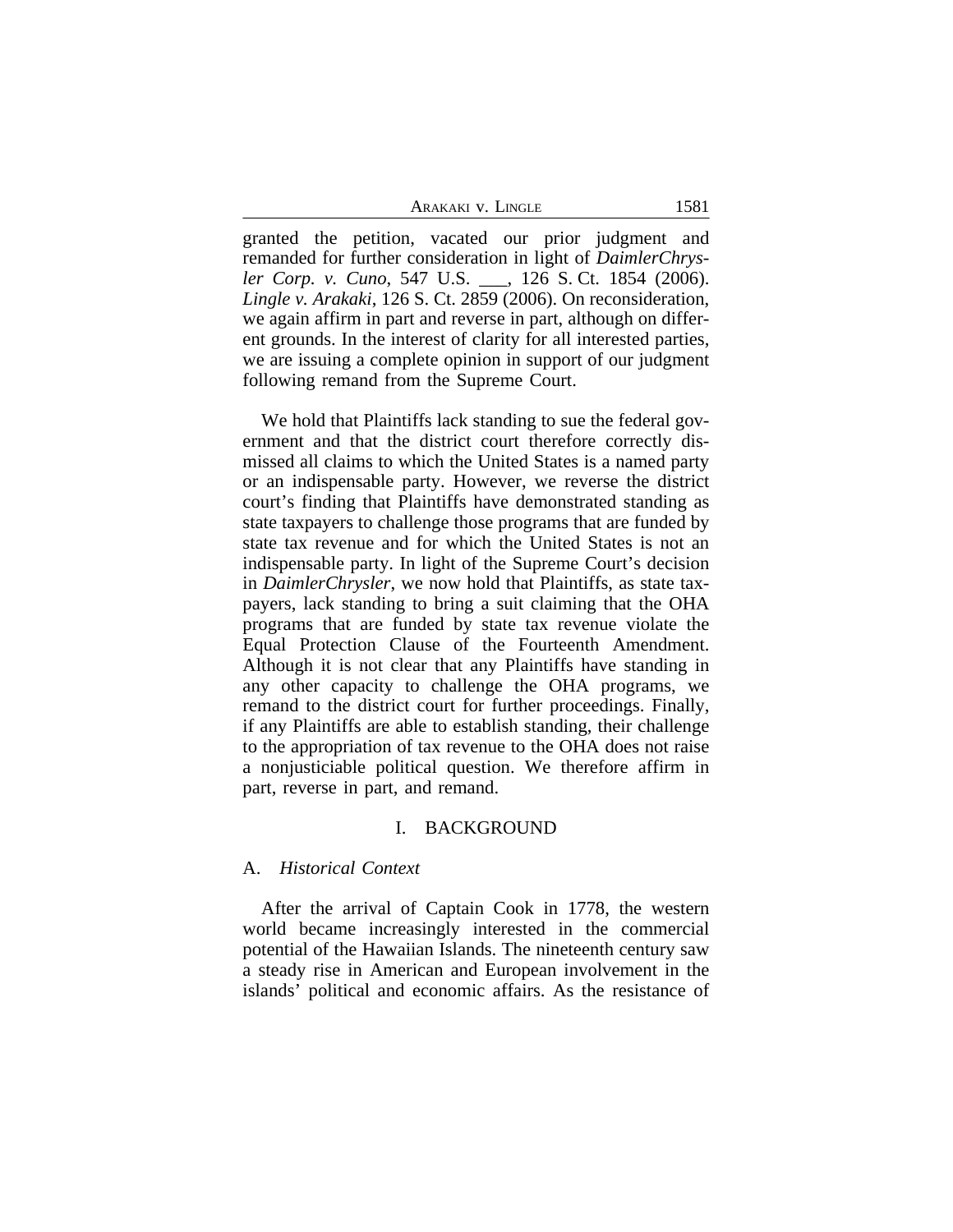| 1582 | ARAKAKI V. LINGLE |
|------|-------------------|
|      |                   |

the native Hawaiian government mounted, American commercial interests eventually succeeded, with the complicity of the U.S. military, in overthrowing the Hawaiian monarchy and establishing a provisional government under the title of the Republic of Hawaii. *See Rice*, 528 U.S. at 500-05.

In 1898, President McKinley signed a Joint Resolution to annex the Hawaiian Islands as a territory of the United States. 30 Stat. 750. This resolution, commonly referred to as the Newlands Resolution, provided that the Republic of Hawaii ceded all public lands to the United States and that revenues from the lands were to be "used solely for the benefit of the inhabitants of the Hawaiian Islands for educational and other public purposes." *Id*. Two years later, the Hawaiian Organic Act established the Territory of Hawaii and put the ceded lands in the control of the Territory of Hawaii "until otherwise provided for by Congress." Act of Apr. 30, 1900, ch. 339, § 91, 31 Stat. 159.

# B. *The Public Land Trust and the Hawaiian Homes Commission Act*

Shortly after the establishment of the Territory, Congress "became concerned with the condition of the native Hawaiian people." *Rice*, 528 U.S. at 507. Declaring its intent to "[e]stablish[ ] a permanent land base for the beneficial use of native Hawaiians," Congress enacted the Hawaiian Homes Commission Act, 1920. Act of July 9, 1921, ch. 42, § 101(b)(1), 42 Stat. 108 ("HHCA"). The HHCA set aside 200,000 acres of lands previously ceded to the United States for the creation of loans and leases to benefit native Hawaiians. These lands were to be leased exclusively, including by transfer, to native Hawaiians for a term of 99 years at a nominal rate of one dollar per year. *Id.*  $\S 208(1)$ , (2) & (5). The HHCA defines "native Hawaiian" as "any descendant of not less than one-half part of the blood of the races inhabiting the Hawaiian Islands previous to 1778." *Id.* § 201(7).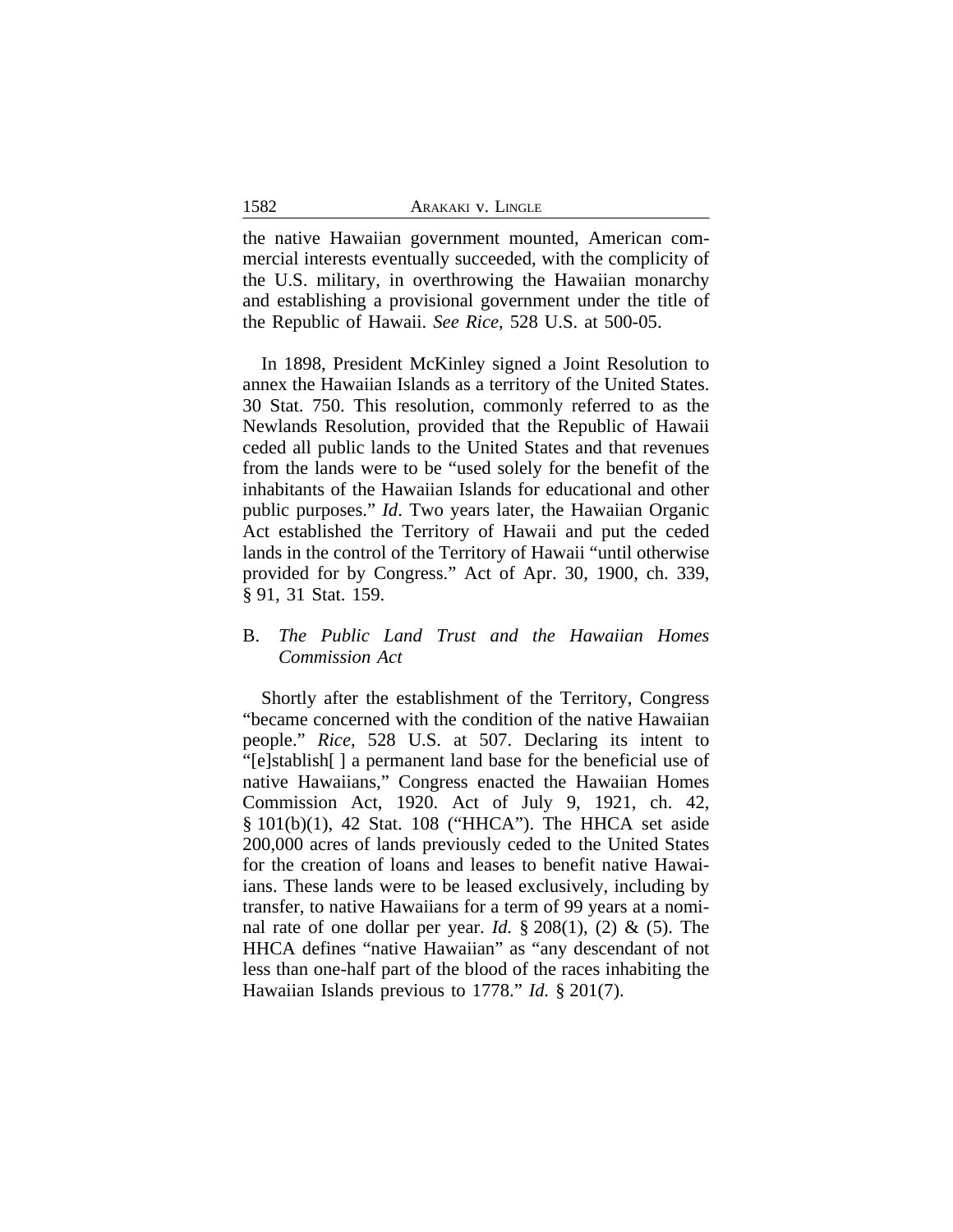| Arakaki v. Lingle | 1583 |
|-------------------|------|
|                   |      |

In 1959, Hawaii became the 50th State in the union. Under the Hawaii Statehood Admission Act, Congress required Hawaii to incorporate the HHCA into its state Constitution, with the United States retaining authority to approve any changes to the eligibility requirements for the HHCA leases. Act of March 18, 1959, Pub. L. No. 86-3, § 4, 73 Stat. 5 ("Admission Act"). *See* HAW. CONST. art. XII, §§ 1-3. In return, the United States granted Hawaii title to all public lands within the state, save a small portion reserved for use of the Federal Government. *Id.* § 5(b)-(d), 73 Stat. 5. The Admission Act further declared that the lands, "together with the proceeds from the sale or other disposition of any such lands and the income therefrom, shall be held by [the State] as a public trust for the support of the public schools, . . . the conditions of native Hawaiians" and other purposes. *Id.* § 5(f), 73 Stat. 6. The land granted to Hawaii included the 200,000 acres previously set aside under the HHCA and an additional 1.2 million acres.

The Hawaii Constitution expressly adopted the HHCA and declared that "the spirit of the Hawaiian Homes Commission Act looking to the continuance of the Hawaiian homes projects for the further rehabilitation of the Hawaiian race shall be faithfully carried out." HAW. CONST. art. XII, § 2. Because the HHCA's purposes include support of public education, the Constitution also provides that lands granted to Hawaii under the Admission Act will be held in "public trust for native Hawaiians and the general public." *Id.* § 4; *see Arakaki v. Hawaii*, 314 F.3d 1091, 1093 (9th Cir. 2002).

The HHCA established a Department of Hawaiian Home Lands ("DHHL"), to be headed by an executive board known as the Hawaiian Homes Commission ("HHC"). Act of July 9, 1921, ch. 42, § 202(a), 42 Stat. 108. By statute Hawaii created both the Department of Hawaiian Home Lands and the Hawaiian Homes Commission. Together, DHHL/HHC administer the 200,000 acres set aside by the HHCA, and DHHL/HHC's beneficiaries are limited to "native Hawai-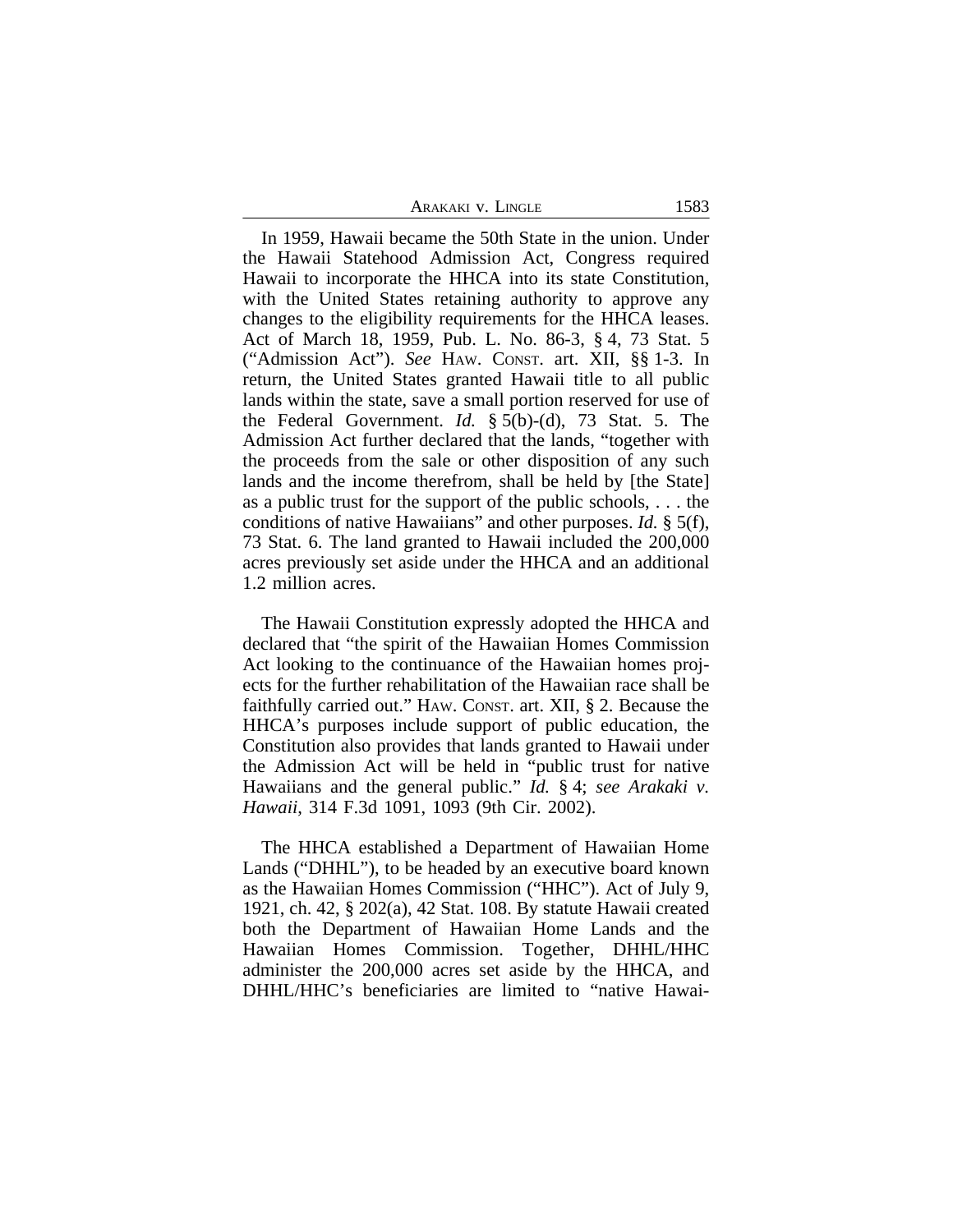ians," as defined in the Act. The DHHL is funded in substantial part by state revenue; although the record is not clear on this point, this revenue likely derives from both tax and nontax sources.

### C. *The Office of Hawaiian Affairs*

In 1978, Hawaii amended its Constitution to establish the Office of Hawaiian Affairs to " 'provide Hawaiians the right to determine the priorities which will effectuate the betterment of their condition and welfare and promote the protection and preservation of the Hawaiian race, and . . . [to] unite Hawaiians as a people.' " *Rice*, 528 U.S. at 508 (quoting 1 Proceedings of the Constitutional Convention of Hawaii of 1978, Committee of the Whole Rep. No. 13, p. 1018 (1980)). OHA holds title to all property "held in trust for native Hawaiians and Hawaiians," *except* for the 200,000 acres administered by DHHL/HHC; OHA thus controls the 1.2 million acres ceded by the United States in the Admission Act. The term "native Hawaiians" has the same blood quantum requirement as under the HHCA; by contrast, the term "Hawaiians" is broader and simply refers to any persons descended from inhabitants of the Hawaiian Islands prior to 1778. HAW. REV. STAT. § 10-2. OHA's statutory purposes include "[a]ssessing the policies and practices of other agencies impacting on native Hawaiians and Hawaiians," "conducting advocacy efforts for native Hawaiians and Hawaiians," "[a]pplying for, receiving, and disbursing, grants and donations from all sources for native Hawaiian and Hawaiian programs and services," and "[s]erving as a receptacle for reparations." HAW. REV. STAT.  $\S$  10-3(4)-(6).

OHA administers funds received from two principal sources. First, OHA receives a 20 percent share of any revenue generated by the 1.2 million acres of lands held in public trust. HAW. REV. STAT. § 10-13.5 (1993). Second, OHA receives revenue from the state general fund, which derives from tax revenue and other, non-tax, sources.

1584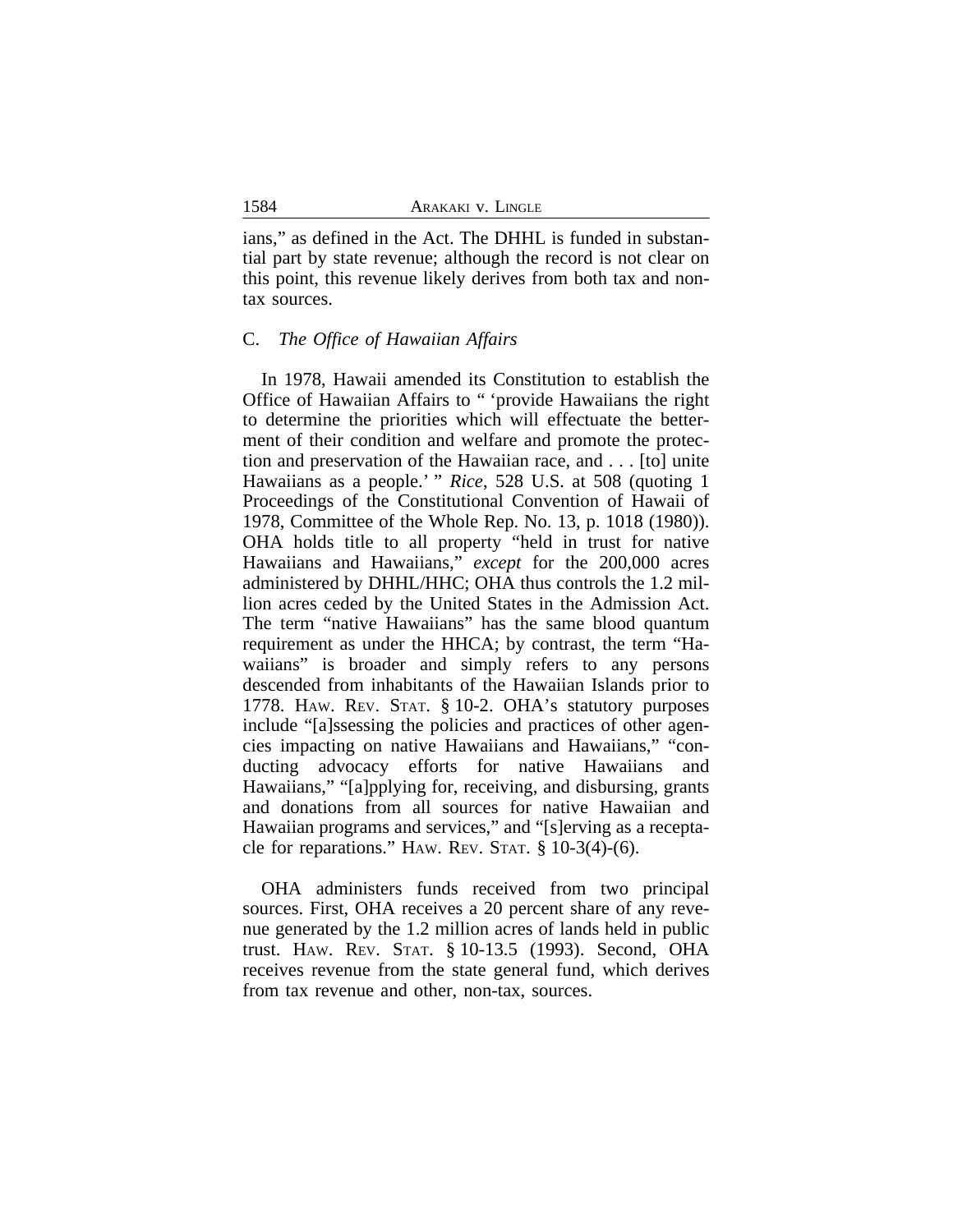### D. *The Proceedings*

The Plaintiffs (some of whom qualify as "Hawaiians") allege that they are citizens of Hawaii, taxpayers of the state of Hawaii and of the United States, and beneficiaries of a public land trust created in 1898. The Complaint alleges three causes of action. First, Plaintiffs allege that the various programs of the OHA and DHHL/HHC violate the Equal Protection Clause of the Fourteenth Amendment and the equal protection component of the Due Process Clause of the Fifth Amendment. Second, they make these same allegations under 42 U.S.C. § 1983. Third, they claim that the administration of the OHA and the DHHL/HHC constitutes a breach of the public land trust.

The district court dismissed Plaintiffs' claims on grounds of standing and political question. With respect to the DHHL/ HHC, the court ruled that the United States was an indispensable party to the lease eligibility requirements, but that Plaintiffs had no standing to sue the United States. *Arakaki* IV, 299 F. Supp. 2d at 1120-25. Because "any challenge to the lessee requirements of the Hawaiian Home Lands lease program set up by the HHCA, a state law, necessarily involves a challenge to the Admission Act," all claims against the DHHL/HHC were dismissed. *Id.* at 1126, 1127.

The district court took a slightly different route with respect to OHA. The court dismissed the breach of trust claim on the ground that Plaintiffs had not pleaded a breach of trust claim that is cognizable under the common law of trusts. *Arakaki* II, 299 F. Supp. 2d at 1103. Finding that Plaintiffs had state taxpayer standing to sue OHA, the court declined to dismiss OHA because, unlike DHHL/HHC, "[n]othing in the Admission Act requires the creation of OHA or governs OHA's actions." *Arakaki* IV, 299 F. Supp. 2d at 1127. The court limited the Plaintiffs' taxpayer challenge, however, to OHA programs funded from taxes, as opposed to programs funded from other sources. *Arakaki* II, 299 F. Supp. 2d at 1100-01;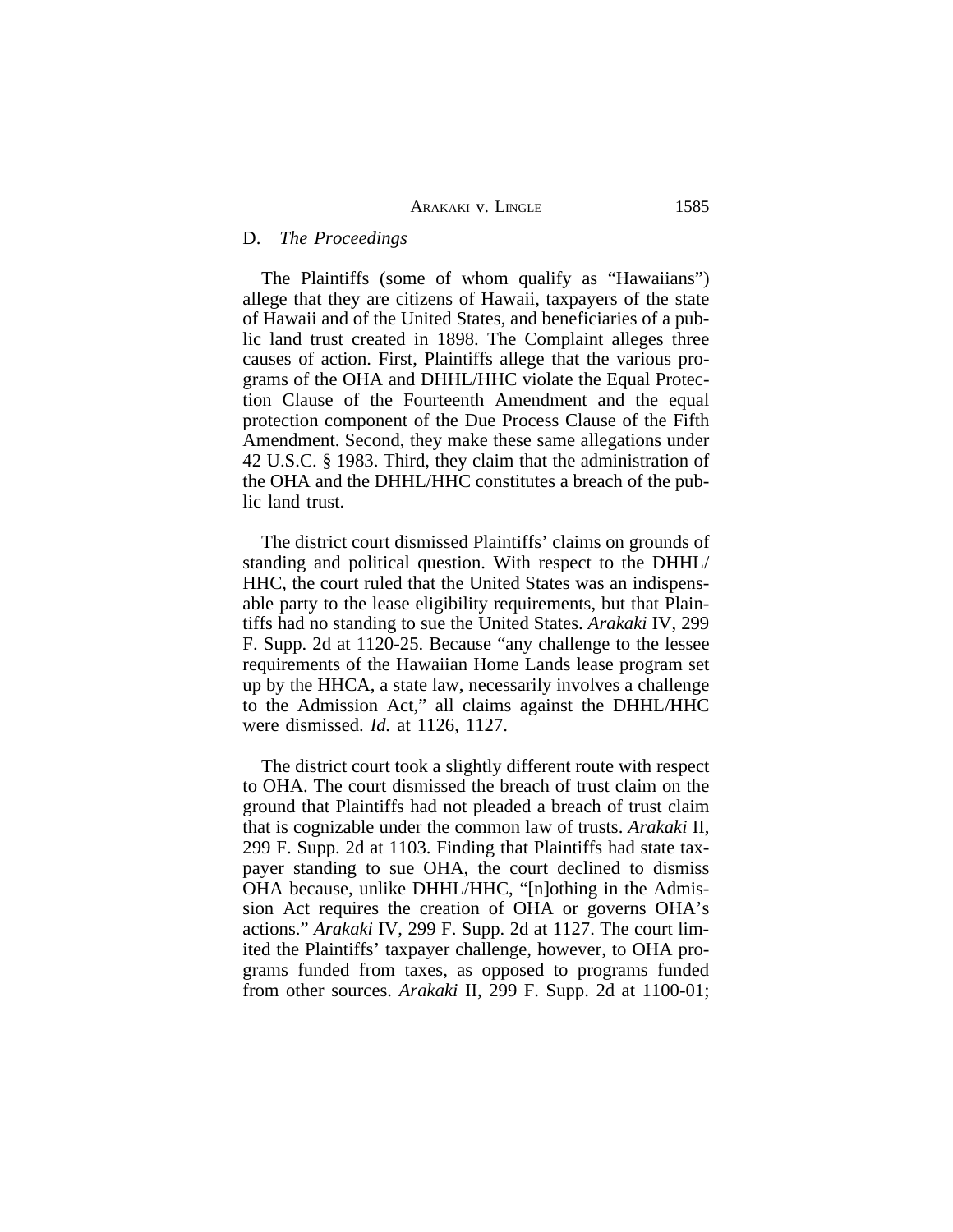| ARAKAKI V. LINGLE |  |  |
|-------------------|--|--|
|-------------------|--|--|

1586

*Arakaki* IV, 299 F. Supp. 2d at 1122-24. In a subsequent decision, however, the district court dismissed all claims against OHA on the ground that they were barred by the political question doctrine. The court observed that, although Congress has plenary authority to recognize Indian tribal status, it has given Hawaiians some, but not all, of the privileges that go with formal tribal status. Because resolving Plaintiffs' equal protection claims would require the court to determine Hawaiians' political status in order to determine the appropriate level of scrutiny, the court declined to decide Hawaiians' current political status "in recognition of the continuing debate in Congress" and the principle that "this is a political issue that should be first decided by another branch of government." *Arakaki* VI, 305 F. Supp. 2d at 1173.

Plaintiffs appeal the dismissal of all their claims.

### II. STANDARD OF REVIEW

Standing is a legal issue subject to *de novo* review. *Bruce v. United States*, 759 F.2d 755, 758 (9th Cir. 1985). In ruling on a FED. R. CIV. P. 12(b)(6) motion to dismiss for lack of standing, we must construe the complaint in favor of the complaining party. *Hong Kong Supermarket v. Kizer*, 830 F.2d 1078, 1080-81 (9th Cir. 1987). As the district court noted, whether dismissal on political question grounds is jurisdictional or prudential in nature, and thus whether it is properly classified under Rule 12(b)(1) or 12(b)(6), is unclear. *Compare Schlesinger v. Reservists Comm. to Stop the War*, 418 U.S. 208, 215 (1974) (presence of a political question, like absence of standing, deprives court of jurisdiction), *with Goldwater v. Carter*, 444 U.S. 996, 1000 (1979) ("the political-question doctrine rests in part on prudential concerns calling for mutual respect among the three branches of Government"). Either way, we review the district court's dismissal *de novo*. *See, e.g., Decker v. Advantage Fund, Ltd.*, 362 F.3d 593, 595-96 (9th Cir. 2004) (dismissal under Rule 12(b)(6) reviewed *de novo*); *Luong v. Circuit City Stores,*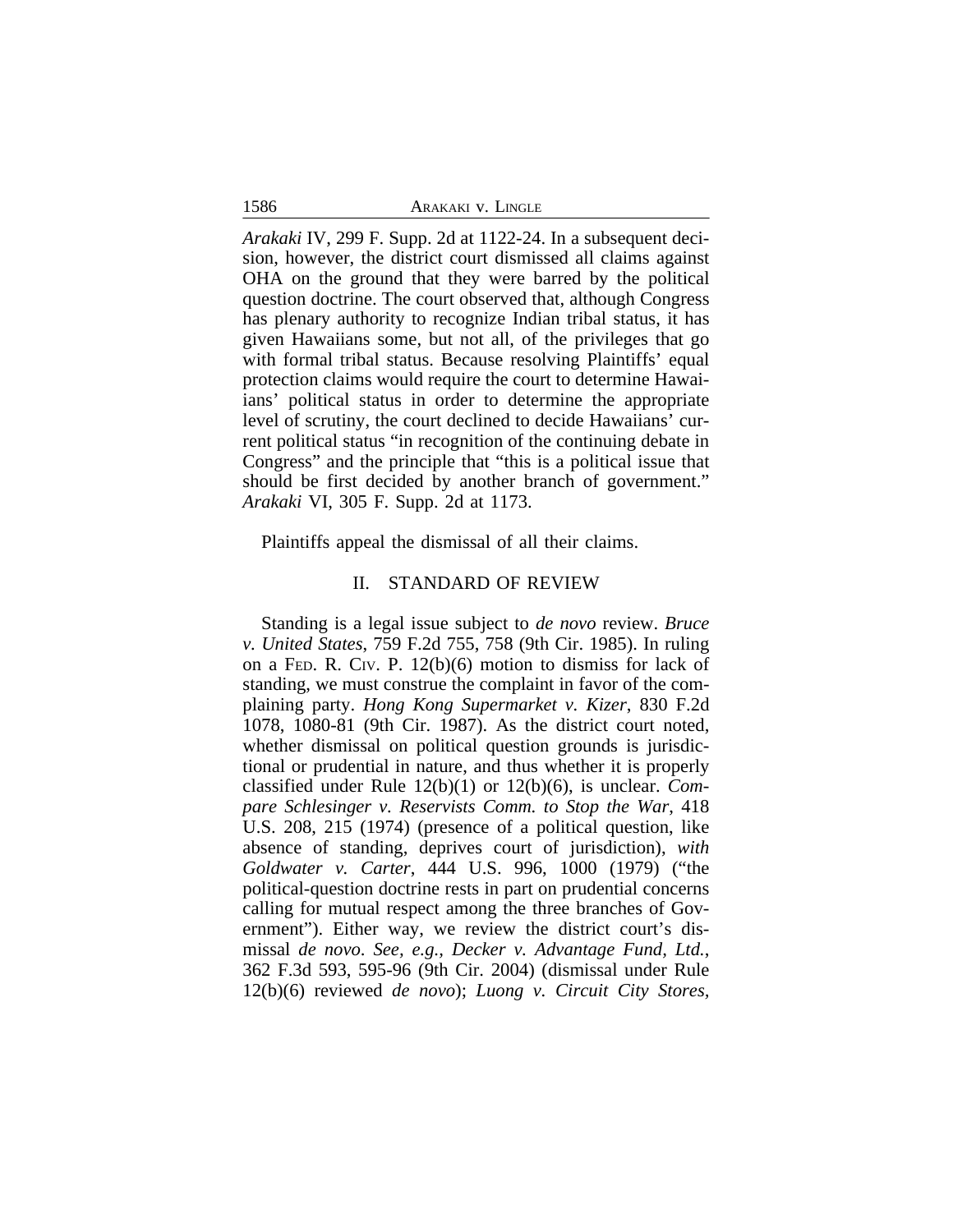*Inc.*, 368 F.3d 1109, 1111 n.2 (9th Cir. 2004) (dismissal for lack of subject matter jurisdiction, pursuant to Rule 12(b)(1), reviewed *de novo*).

# III. PLAINTIFFS' STANDING TO CHALLENGE THE DHHL/HHC LEASES

Plaintiffs claim standing to challenge the DHHL/HHC leases as land trust beneficiaries, and as state taxpayers. We find that neither theory confers standing to challenge the lease requirements or the appropriation of state revenue in support thereof. The district properly dismissed all claims against the DHHL/HHC and the United States.

### A. *Plaintiffs' Standing as Land Trust Beneficiaries*

Plaintiffs challenge the public lands trust administered by DHHL/HHC because it prefers native Hawaiians in the lease eligibility criteria for the 200,000 acres set aside in the HHCA and incorporated into the Hawaii Constitution through the Admission Act. The Plaintiffs argue that as members of the class of "native Hawaiians and general public," HAW. CONST. art. XII, § 4, they are trust beneficiaries, and may sue the trustee when the trustee's actions violate the law. *See* RESTATEMENT (SECOND) OF TRUSTS §§ 166, 214. Plaintiffs allege that the trustees—including DHHL/HHC and the United States—have enforced the provisions of the trust in violation of the Fifth and Fourteenth Amendments.

### 1. The United States as Trustee

Plaintiffs argue that the trust obligations of the United States arise through two acts, the Newlands Resolution and the Admission Act. Plaintiffs claim the trust was first established in 1898 by the Newlands Resolution with the United States as trustee. Congress, according to Plaintiffs, then violated its duties as trustee by discriminating on the basis of race when it enacted the HHCA in 1921 and again in the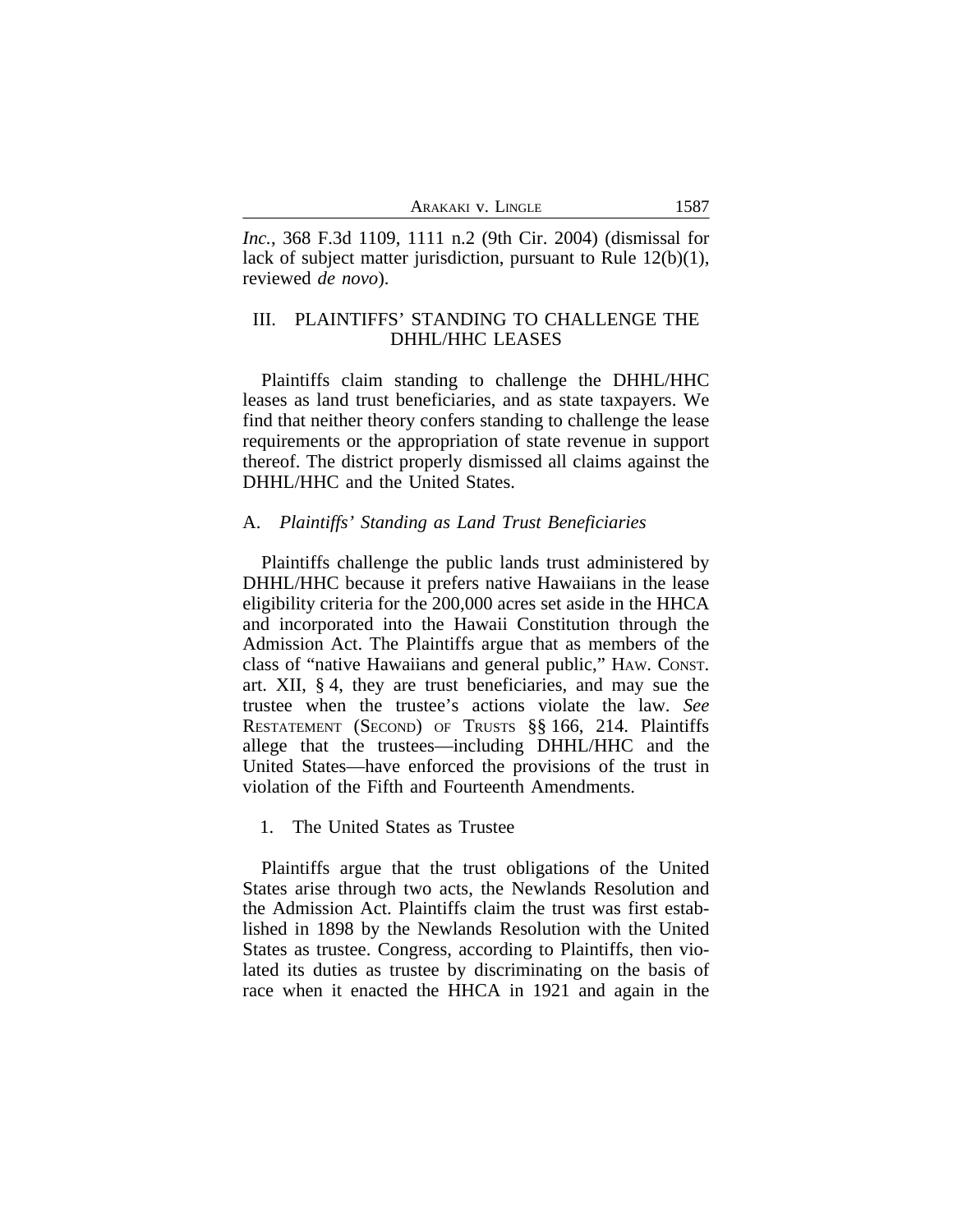Admission Act when it required Hawaii to incorporate the HHCA into its Constitution. Alternatively, Plaintiffs argue that the United States became a trustee as a result of the Admission Act.**<sup>1</sup>**

The history of the land trust does not support either of Plaintiffs' theories. The United States is not currently a trustee of the lands in question by virtue of either the Newlands Resolution or the Admission Act. The Newlands Resolution recited that the Government of the Republic of Hawaii ceded "the absolute fee and ownership of all public Government, or Crown lands." Newlands Resolution, 30 Stat. 750 (1898). It further provided that existing U.S. laws regarding public lands would not apply to Hawaiian lands, but that Congress "shall enact special laws for their management and disposition: *Provided*, That all revenue from or proceeds of the same . . . shall be used solely for the benefit of the inhabitants of the Hawaiian Islands for educational and other public purposes." *Id.* Although this passage did not specifically use the word "trust," the Attorney General of the United States subsequently interpreted it "to subject the public lands in Hawaii to a special trust." *Hawaii — Public Lands*, 22 Op. Att'y Gen. 574, 576 (1899).

Assuming, *arguendo*, that the Attorney General was right to construe the Newlands Resolution as establishing a trust, and assuming further that the United States became a trustee, the United States' status as trustee was expressly subject to future revision. The Resolution specifically provides that "the United States shall enact special laws for [the] management

**<sup>1</sup>**The district court concluded that Plaintiffs had waived the Newlands Resolution theory, and addressed only the Admission Act theory. *Arakaki* II, 299 F. Supp. 2d at 1101. Plaintiffs deny the waiver. However, this court can affirm the district court's dismissal on any ground supported by the record, even if the district court did not rely on the ground. *See, e.g., Livid Holdings Ltd. v. Salomon Smith Barney, Inc.,* 416 F.3d 940, 950 (9th Cir. 2005). In the interest of being thorough, we therefore address both theories.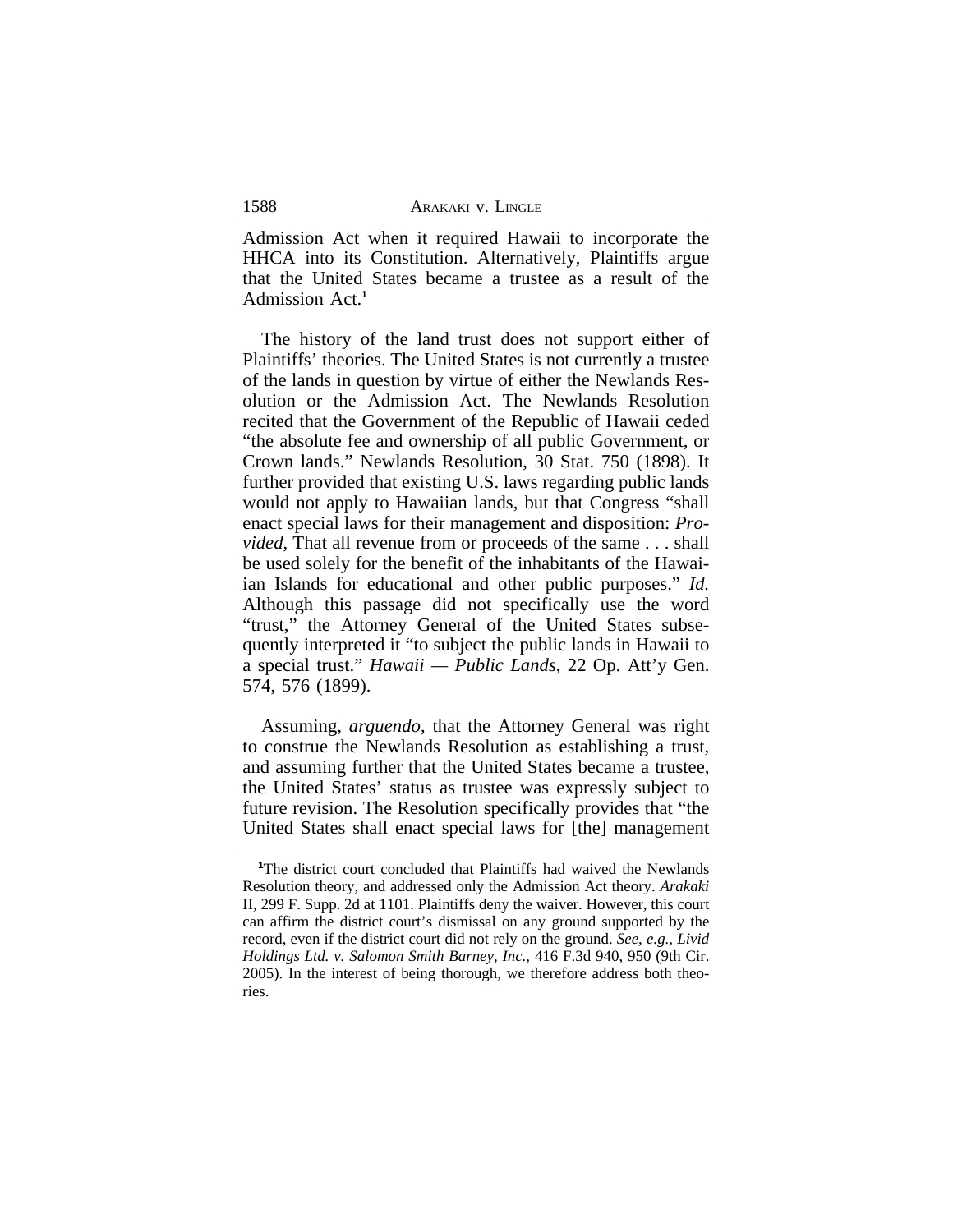ARAKAKI V. LINGLE 1589

and disposition" of public lands. The Attorney General construed this provision as "vest[ing] in Congress the exclusive right, by special enactment, to provide for the disposition of public lands in Hawaii." *Id.* The Newlands Resolution thus contemplated that Congress would enact subsequent rules to govern the ceded lands.

**[1]** Congress enacted such rules in the HHCA and the Admission Act. Any trust obligation the United States assumed in the Newlands Resolution for the lands at issue here was extinguished by Congress when it created the DHHL/HHC in the HHCA and granted it control of defined "available lands." Act of July 9, 1921, ch. 42, §§ 202, 204, and 207; *see id.* § 204(a) ("Upon the passage of this Act, all available lands shall immediately assume the status of Hawaiian home lands and be under the control of the department to be used and disposed of in accordance with the provisions of this Act."). Any lingering doubt over the United States' role as trustee was eliminated entirely in the Admission Act when the United States "grant[ed] to the State of Hawaii, effective upon its admission in the Union, the United States' title to all the public lands and other public property, and to all lands defined as 'available lands' by section 203 of the Hawaiian Homes Commission Act . . . title which is held by the United States immediately prior to its admission into the Union." Pub. L. No. 86-3, § 5(b), 73 Stat. 4.

**[2]** Our discussion here also resolves Plaintiffs' claim that the Admission Act established the United States' obligations as a trustee. The Admission Act unambiguously requires that land be held in public trust, but by the State of Hawaii, not the United States. Nothing in the Admission Act suggests that the United States would serve as a co-trustee with the State. Nor does the fact that the United States must consent to changes in the qualifications of lessees under the trust make the United States a co-trustee. *See* Pub. L. No. 86-3, § 4, 73 Stat. 4. Congress might have made the United States a co-trustee; instead it reserved to the United States the right to bring suit for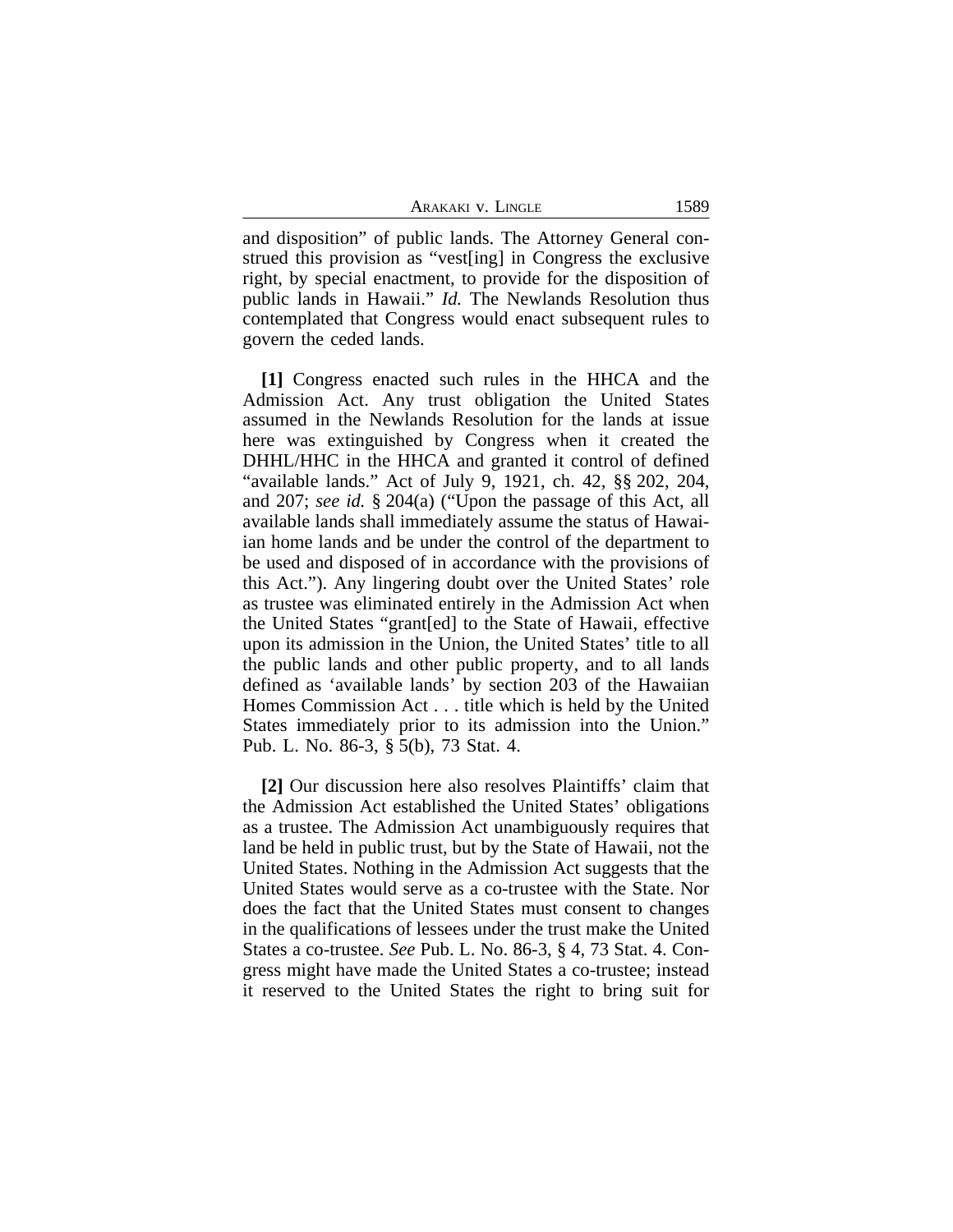breach of trust, *id.* § 5(f), a provision at odds with the suggestion that the United States remains a trustee. We conclude, as we noted in *Keaukaha-Penaewa Cmty. Ass'n v. Hawaiian Homes Comm'n*, 588 F.2d 1216, 1224 n.7 (9th Cir. 1978), that "[t]he United States has only a somewhat tangential supervisory role of the Admission Act, rather than the role of trustee."

2. The United States as an Indispensable Party

Although the United States cannot be sued on Plaintiffs' trust beneficiary theory, Plaintiffs nevertheless argue that they may at least sue the state defendants on the same theory. Plaintiffs point to several cases in which we have held that native Hawaiians, as trust beneficiaries, could bring suit under 42 U.S.C. § 1983 against the State to enforce the terms of the trust. *E.g.*, *Price v. Akaka*, 928 F.2d 824 (9th Cir. 1990); *Keaukaha-Panaewa Cmty. Ass'n v. Hawaiian Homes Comm'n*, 739 F.2d 1467 (9th Cir. 1984); s*ee also Price v. Akaka*, 3 F.3d 1220, 1223-25 (9th Cir. 1993). Those cases involved claims that the state was improperly administering the trust and sought to enforce the trust's terms.

We believe that this argument is disposed of easily. Those cases differ from the present challenge in a fundamental way: although those previous § 1983 cases have involved suits to enforce the express terms of the trust, this suit, by contrast, asks the court to prohibit the enforcement of a trust provision. That is, Plaintiffs now raise a § 1983 claim that is unique in that it does not seek to *enforce* the substantive terms of the trust, but instead challenges at least one of those terms as constitutionally *unenforceable*.

**[3]** We have recently held that in any challenge to the enforceability of the lease eligibility requirements, the United States is an indispensable party. In *Carroll v. Nakatani*, 342 F.3d 934 (9th Cir. 2003), a non-native Hawaiian citizen challenged the homestead lease program administered by DHHL/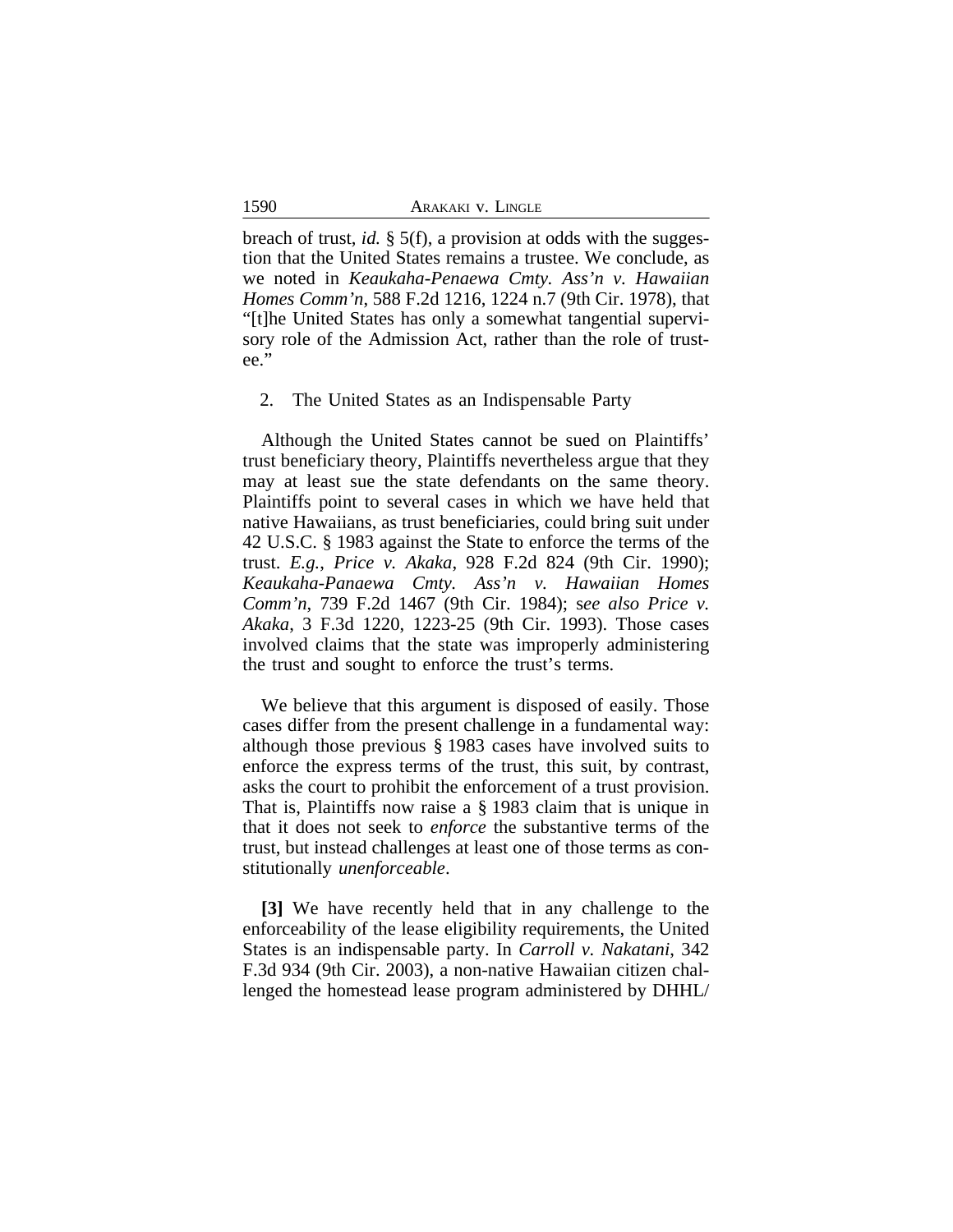| Arakaki v. Lingle | 1591 |
|-------------------|------|
|-------------------|------|

HHC. The plaintiff sued the relevant state actors, but failed to sue the United States. We held that Section 4 of the Admissions Act "expressly reserves to the United States that no changes in the qualifications of the lessees may be made without its consent." *Carroll*, 342 F.3d at 944. We reasoned that because the qualifications for the DHHL/HHC leases cannot be modified without the United States' approval, the United States is an indispensable party to any lawsuit challenging the DHHL/HHC leases, and the Plaintiff's failure to sue the United States meant that his injury was not redressable. *Id.* at 944.

**[4]** Here, unlike in *Carroll*, Plaintiffs properly named the United States as a party. *Carroll*'s logic nonetheless applies. Plaintiffs lack standing to sue the United States, but the United States is an indispensable party to any challenge to the lease eligibility requirements. Plaintiffs therefore cannot maintain their challenge to the lease eligibility requirements against the State. Accordingly, the district court properly dismissed the Plaintiffs' trust beneficiary claim against the state defendants.

## B. *Plaintiffs' Standing As State Taxpayers*

Plaintiffs also challenge the DHHL/HHC lease eligibility programs in their capacity as state taxpayers. The question is whether our decision in *Carroll* bars Plaintiffs' equal protection challenge in their capacity as taxpayers, just as it barred Plaintiffs' suit in their capacity as trust beneficiaries. In particular, we must decide whether Plaintiffs have standing to challenge Hawaii's spending of tax revenues on the lease program.**<sup>2</sup>** This is a more complicated question.

**<sup>2</sup>**Plaintiffs do not limit their challenge to the expenditure of state tax revenues; instead, they challenge *all* state spending on the lease program, whether funded by taxes, bonds, the proceeds of a settlement, or other non-tax revenues. The district court held that, if Plaintiffs could bring their equal protection claims against DHHL/HHC based on their taxpayer status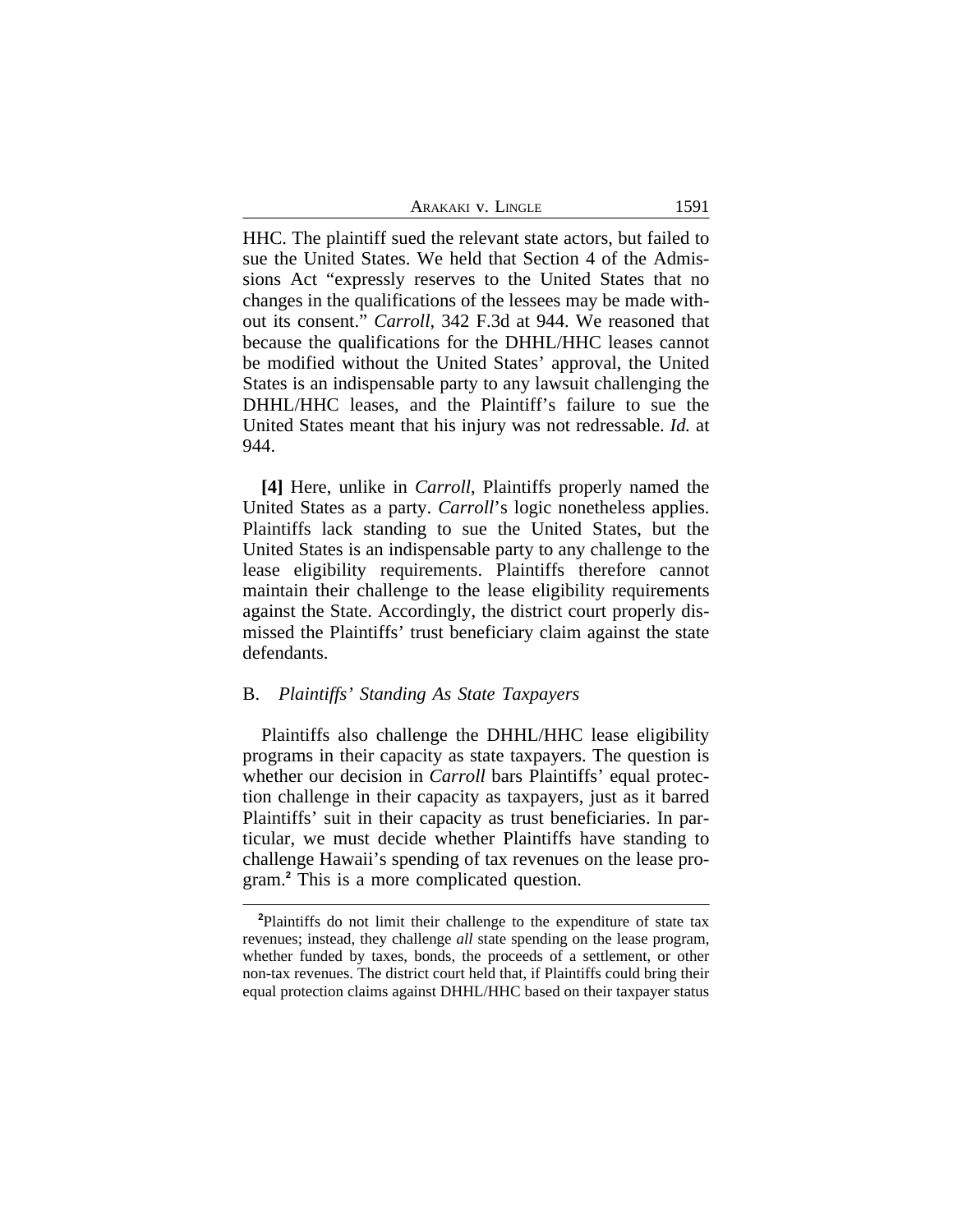#### 1592 ARAKAKI v. LINGLE

The standing doctrine, like other Article III doctrines concerning justiciability, ensures that a plaintiff's claims arise in a "concrete factual context" appropriate to judicial resolution. *Valley Forge Christian Coll. v. Ams. United For Separation of Church & State, Inc.*, 454 U.S. 464, 472 (1982). Standing ensures that, no matter the academic merits of the claim, the suit has been brought by a proper party. The "irreducible" constitutional minimum of standing' " requires that a plaintiff allege that he has suffered concrete injury, that there is a causal connection between his injury and the conduct complained of, and that the injury will likely be redressed by a favorable decision. *United States v. Hays*, 515 U.S. 737, 742- 43 (1995) (quoting *Lujan v. Defenders of Wildlife*, 504 U.S. 555, 560-61 (1992)).

Plaintiffs have alleged that Hawaii has supported the lease program through tax revenues, a point that Hawaii does not dispute. *Arakaki* II, 299 F. Supp. 2d at 1098. Hawaii's taxing and spending in support of the lease program is not mandated by the Admission Act or any other federal law. The Admission Act requires Hawaii to adopt the HHCA and forbids Hawaii to change the lease eligibility requirement without the consent of the United States; but neither the Admission Act nor the HHCA, as incorporated by the Hawaii Constitution, mandates the expenditure of state funds, much less the expenditure of state tax revenues. Pub. L. No. 86-3, § 4, 73 Stat. 4. Section 5(f) of the Admission Act does provide that proceeds from the sale or other disposition of the lands shall be paid

at all, they could challenge only those avenues of state funding that actually derived from taxes, rather than from other sources. Because we conclude, like the district court, that *Carroll* precludes Plaintiffs' challenge to Hawaii's spending on the lease program regardless of the source of the state's funds, we need not decide here whether the district court correctly limited the scope of Plaintiffs' state taxpayer challenges. We limit our discussion to Plaintiffs' challenge to Hawaii's spending of tax revenues on the lease program and address the general question regarding the scope of standing as a state taxpayer in Part IV.A.3, *infra*.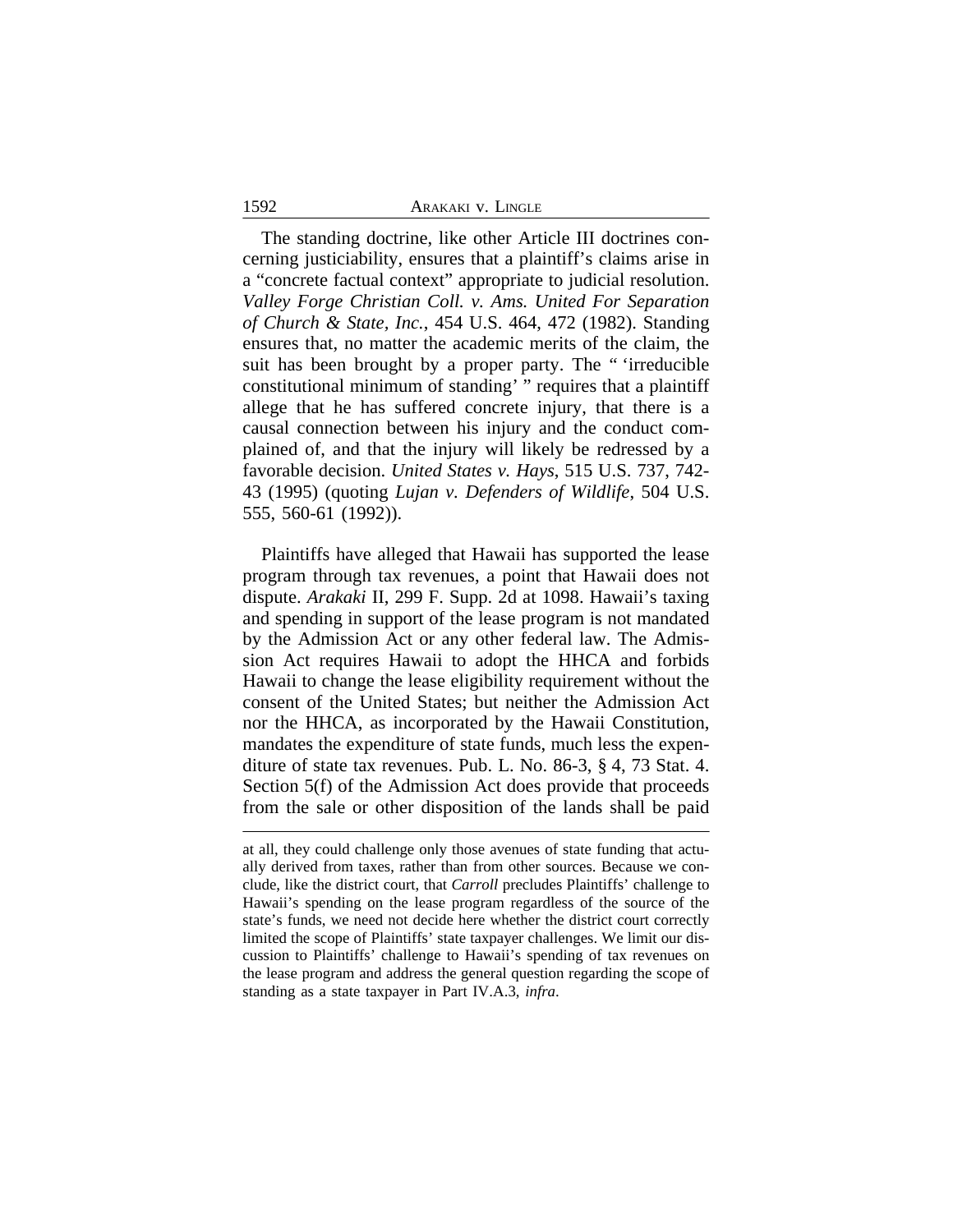| 1593<br>Arakaki v. Lingle |
|---------------------------|
|---------------------------|

into the trust for the identified purposes, but nothing suggests, much less requires, that the State of Hawaii expend tax revenues to support the lease program. Any tax revenues Hawaii has appropriated to DHHL/HHC, then, resulted from decisions by the Hawaii Legislature.

Plaintiffs' taxpayer-based claims might be construed as a limited challenge to the lease program: Plaintiffs challenge the lease program to the extent that Hawaii has—independent of any federal obligation, including the Admission Act engaged in taxing and spending in support of the DHHL/HHC program. Under this theory, unlike their trust beneficiary theory, Plaintiffs would not challenge the lease eligibility requirements directly, nor would they implicate any substantial rights belonging to the United States. Thus, Plaintiffs might argue, even if they cannot seek to enjoin the native Hawaiians-only rule directly, they can seek to enjoin further state funding of a provision that allegedly violates the Equal Protection Clause. Plaintiffs' remedy, presumably, would be an injunction against spending state tax revenues, but not an order directing changes in the lease criteria.

**[5]** Plaintiffs' theory, though game, ultimately fails under *Carroll*. The only ground Plaintiffs have alleged for enjoining the state from spending is that the spending is for purposes prohibited by the Equal Protection Clause. Any remedy that Plaintiffs seek—for example, an injunction against expenditure of tax revenues for the lease program—demands that the district court decide whether the lease eligibility criteria are constitutional. The lease criteria are found in the HHCA which is adopted by Article XII of the Hawaii Constitution. We held in *Carroll*, however, that "Article XII of the Hawaiian Constitution cannot be declared unconstitutional without holding [Section 4] of the Admissions Act unconstitutional." *Carroll*, 342 F.3d at 944. Our decision in *Carroll* effectively holds that any challenge to Article XII is a challenge to Section 4 of the Admission Act, and no challenge to the Admis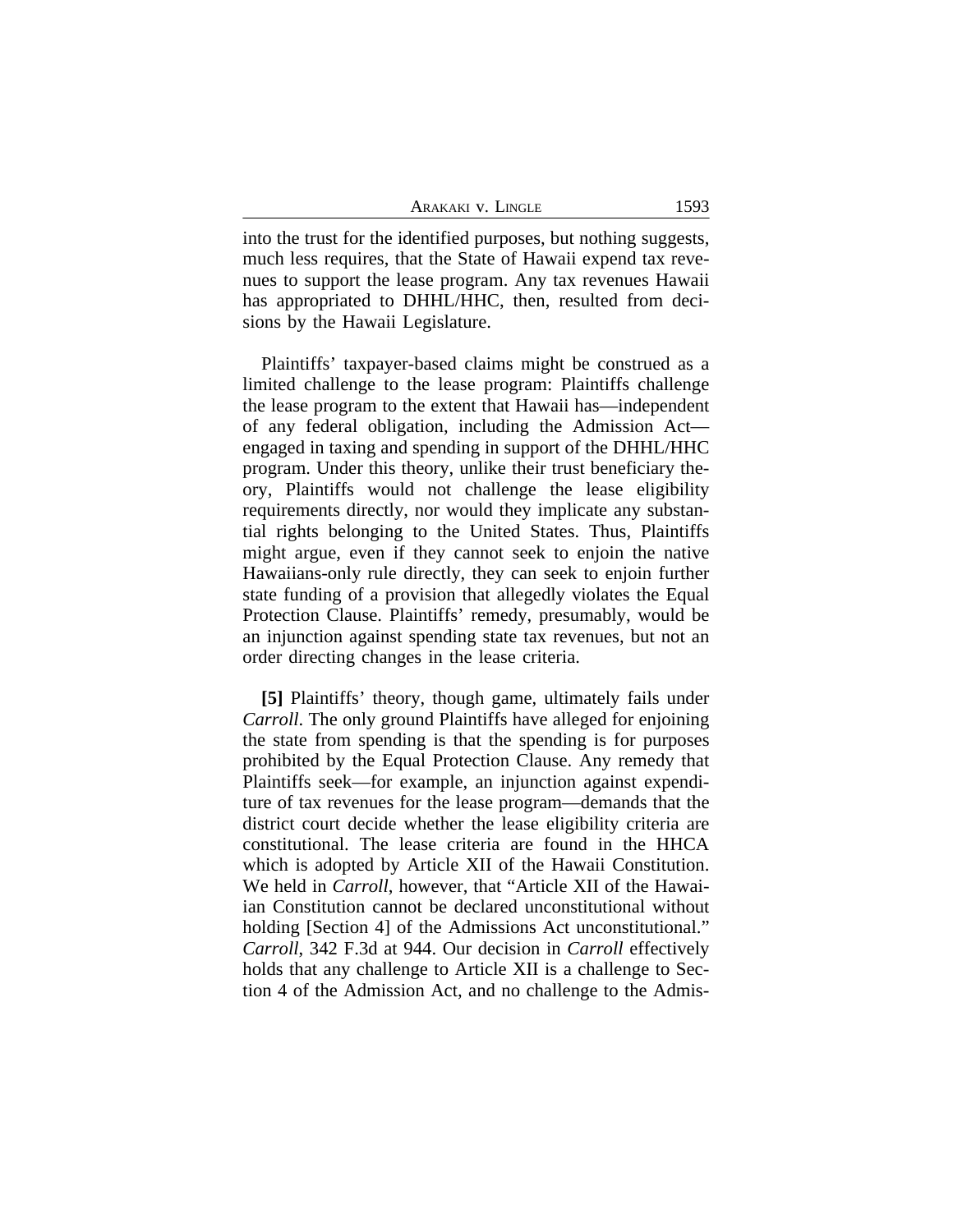sion Act may proceed without the presence of the United States as a defendant.

**[6]** As state taxpayers, Plaintiffs have no basis for suing the United States. They claim no status that would distinguish them from any number of other persons who also do not qualify for the Hawaiian Home Lands leases. The Court has "repeatedly refused to recognize a generalized grievance against allegedly illegal government conduct as sufficient for standing." *Hays*, 515 U.S. 743. Moreover, "[t]he rule against generalized grievances applies with as much force in the equal protection context as in any other." *Id.; see Allen v. Wright*, 468 U.S. 737, 751 (1984). Federal taxpayer standing which, notably, Plaintiffs do not assert, is simply one instance of the assertion of a generalized grievance. *See Frothingham v. Mellon*, 262 U.S. 447, 487-88 (1923) ("The administration of any statute, likely to produce additional taxation to be imposed upon a vast number of taxpayers, the extent of whose several liability is indefinite and constantly changing, is essentially a matter of public and not of individual concern.").

**[7]** We hold that Plaintiffs cannot avoid the implications of *Carroll* by limiting their claims to state spending in support of the lease program and then alleging their state taxpayer status. Even if Plaintiffs were to have standing as state taxpayers —a possibility we address in Part IV and hold is foreclosed by the Supreme Court's decision in *DaimlerChrysler*—that status cannot supply standing against the United States. *See, e.g., Frothingham*, 262 U.S. at 486-87 (citing *Crampton v. Zabriskie*, 101 U.S. 601, 609 (1880)); *W. Mining Council v. Watt*, 643 F.2d 618, 631 (9th Cir. 1981). Accordingly, we conclude that Plaintiffs lack standing to sue the United States, and that the United States remains an indispensable party to any challenge to the DHHL/HHC lease eligibility criteria. We affirm the district court's dismissal of all claims against the United States and DHHL/HHC.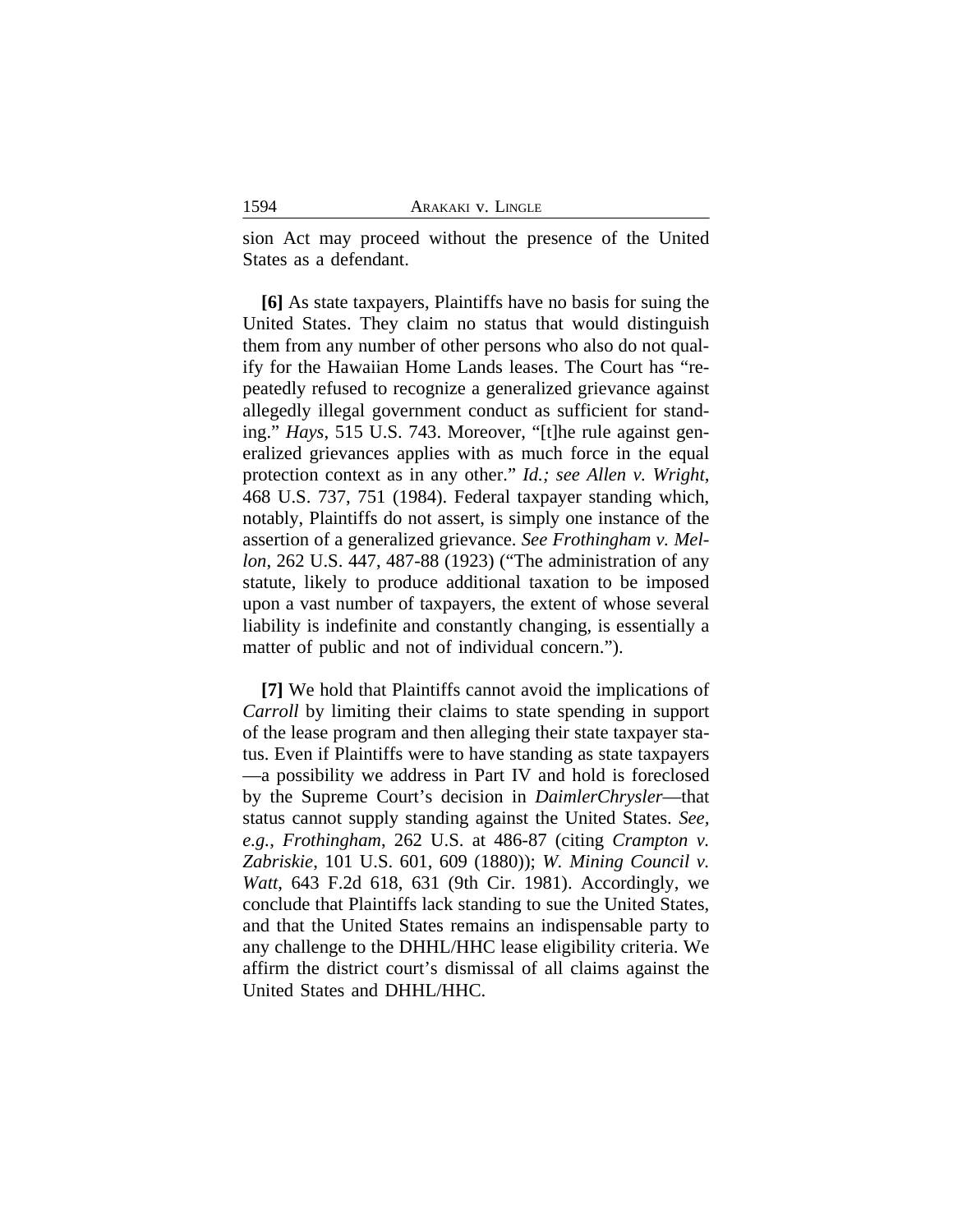# IV. PLAINTIFFS' STANDING TO CHALLENGE OHA'S PROGRAMS

As with DHHL/HHC, Plaintiffs allege two theories of standing to challenge OHA: they challenge the appropriation of state tax revenue based on their status as state taxpayers, and they challenge the appropriation of trust revenue to OHA based on their alleged status as trust beneficiaries. Relying in large measure on our decision in *Hoohuli v. Ariyoshi*, 741 F.2d 1169 (9th Cir. 1984), the district court held that Plaintiffs had standing to sue OHA as state taxpayers. *Arakaki II*, 299 F. Supp. 2d at 1094-98. The court further held, however, that Plaintiffs lacked standing to challenge state funding of OHA that did not originate in taxes, specifically, any revenue that OHA received from lease rentals, settlements, or state bonds. *Id.* at 1100-01. With respect to the trust revenue claim, the district court dismissed the breach of trust claim on the ground that Plaintiffs had not pleaded a trust claim that was cognizable under the common law of trusts. *Id.* at 1103.

OHA contends that the district court must be reversed in light of *DaimlerChrysler Corp. v. Cuno*, 126 S. Ct. 1854 (2006), and because the United States is an indispensable party under *Carroll*. Plaintiffs allege that the district court erred by restricting the scope of their challenge to OHA programs directly funded by taxes. We address each of these contentions in turn. We conclude that *DaimlerChrysler* effectively overrules *Hoohuli*, and Plaintiffs, accordingly, do not have standing as state taxpayers to challenge the appropriation of state revenue to OHA. We need not reach the issue of whether or not the United States is an indispensable party under *Carroll*, nor need we discuss whether or not the district court properly limited the scope of Plaintiffs' challenge. Finally, we conclude, as we did in the prior section, that Plaintiffs cannot prevail on their trust beneficiary theory of standing because the United States remains an indispensable party to a suit challenging the trust, and Plaintiffs have no standing to sue the United States.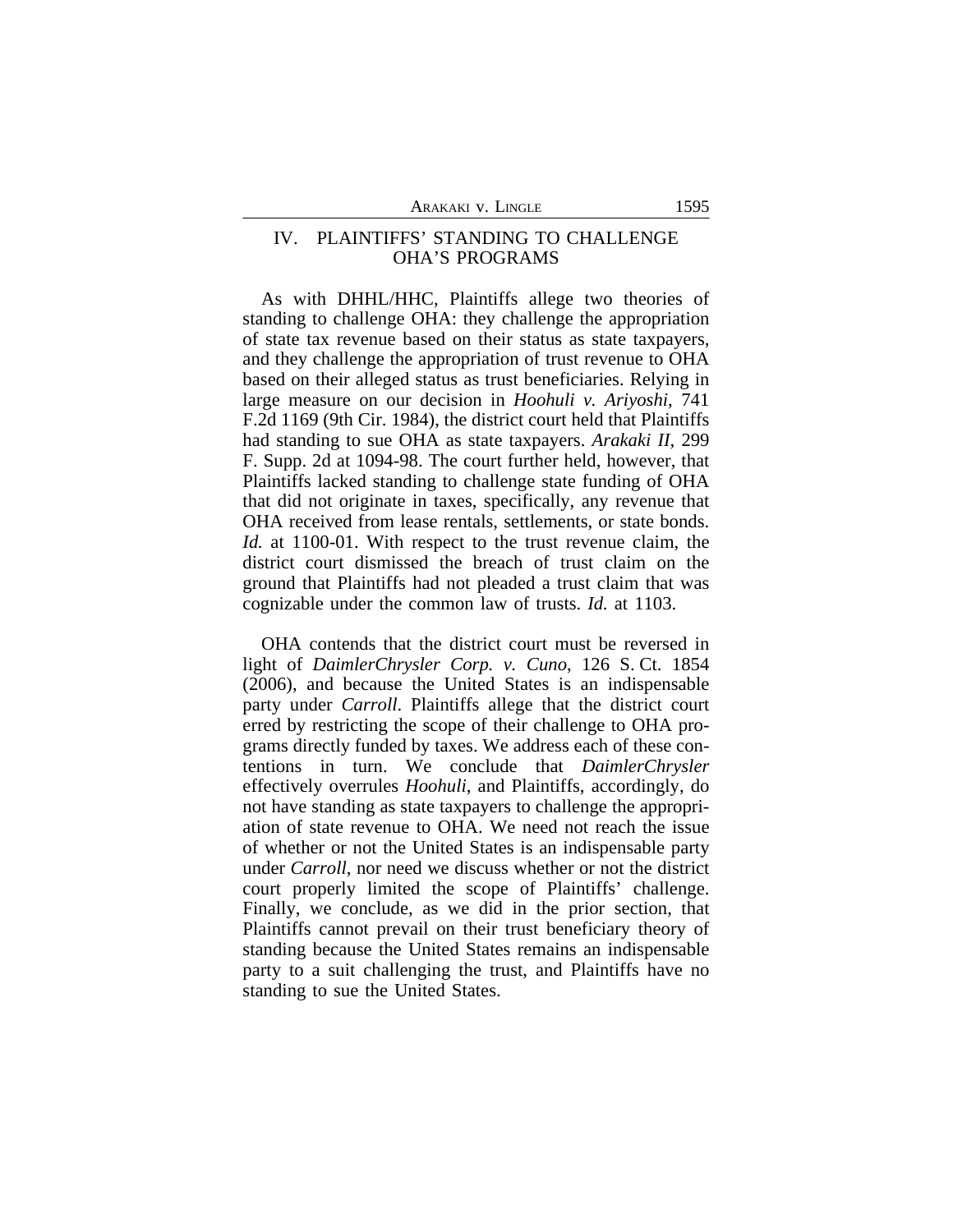### A. *Plaintiffs' State Taxpayer Standing*

### 1. The Vitality of *Hoohuli*

**[8]** In *Hoohuli*, residents of Hawaii and a taxpayers' group brought suit under 42 U.S.C. § 1983 for damages and injunctive relief to challenge programs administered by OHA to the extent those programs favored "Hawaiians." 741 F.2d at 1172. We held that at least some of the individual plaintiffs had standing to seek an injunction prohibiting the "appropriating, transferring, and spending" of taxpayers' money from the state treasury's general fund. *Id.* at 1180. The plaintiffs alleged that they had "been burdened with the necessity to provide more taxes to support [a class composed of Hawaiians]" and that this was sufficient to sustain a "good-faith pocketbook action set forth in *Doremus* [*v. Board of Education*, 342 U.S. 429, 434 (1952)]." *Id.* (internal quotations omitted). In our original opinion, we held that *Hoohuli* remained the law of the circuit, and that Justice Kennedy's opinion in *ASARCO v. Kadish*, 490 U.S. 605 (1989), while persuasive, did not receive the requisite five votes to overrule *Hoohuli*. *See Arakaki*, 423 F.3d at 967-69. Since we issued our original opinion, the Supreme Court decided *Daimler-Chrysler*, 126 S. Ct. 1854, which now effectively overrules *Hoohuli*. *See id.* at 1864 & n.4 (noting that *Arakaki* and *Hoohuli* were inconsistent with the five circuits to have decided this issue and agreeing with those circuits).

In order to satisfy the case or controversy requirement of Article III, a plaintiff must demonstrate an injury in fact, a causal relationship between the injury and the conduct complained of, and redressability. *Lujan*, 504 U.S. at 560. In taxpayer suits, these requirements are particularly difficult to satisfy. The Court has hesitated to recognize federal taxpayer standing because an injunction prohibiting spending on any given program may only remotely affect the parties' tax bill and redress the alleged injury. As the Court wrote in *Frothingham v. Mellon*, a federal taxpayer's "interest in the moneys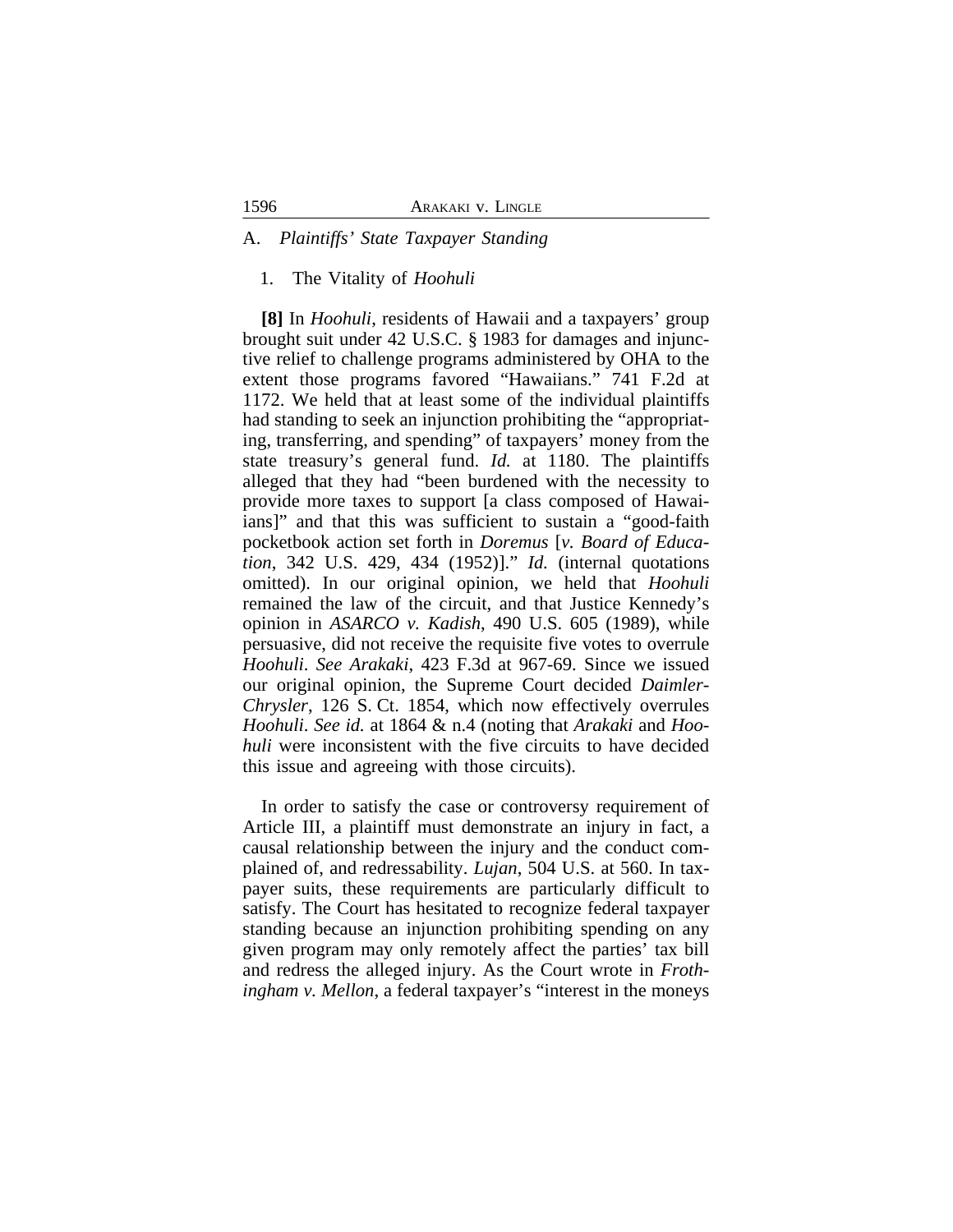| Arakaki v. Lingle | 1597 |
|-------------------|------|
|-------------------|------|

of the Treasury . . . is shared with millions of others . . . and the effect upon future taxation, of any payment out of the funds, is so remote, fluctuating and uncertain, that no basis is afforded for [judicial review]." 262 U.S. at 487.

The Court re-articulated this view in *DaimlerChrysler*, in which the plaintiffs alleged that a state tax credit violated the Commerce Clause. Plaintiffs claimed standing by virtue of their status as Ohio taxpayers, alleging that the franchise tax credit provided to DaimlerChrysler "depletes the funds of the State of Ohio to which the Plaintiffs contribute through their tax payments and thus diminishes the total funds available for lawful uses and imposes disproportionate burdens on them." 126 S. Ct. at 1862 (internal quotations and brackets omitted).

The Court held that plaintiffs did not have standing because their injury as taxpayers was not "concrete and particularized but instead a grievance the taxpayer suffers in some indefinite way in common with people generally." *Id*. (citation and internal quotations omitted). The injury was " 'conjectural or hypothetical' in that it depends on how legislators respond to a reduction in revenue, if that is the consequence of the credit." *Id.* "[E]stablishing redressability," the Court held, "requires speculating that abolishing the challenged credit will redound to the benefit of the taxpayer because legislators will pass along the supposed increased revenue in the form of tax reductions." *Id.* at 1863. According to the Court, the limitations on standing in federal taxpayer cases "applied with undiminished force to state taxpayers." *Id*.

*DaimlerChrysler* plainly undermines *Hoohuli*'s standing principles. Under *Hoohuli*, plaintiffs had to meet a three-part test for state taxpayer standing: (1) taxpayer status, (2) the funds in question were appropriated from the state's general funds, and (3) the state was spending the funds for an unlawful purpose. 741 F.2d at 1180. We did not require that the taxpayer prove that his tax burden would be lightened by the cancellation of the challenged expenditure. *See also Cammack*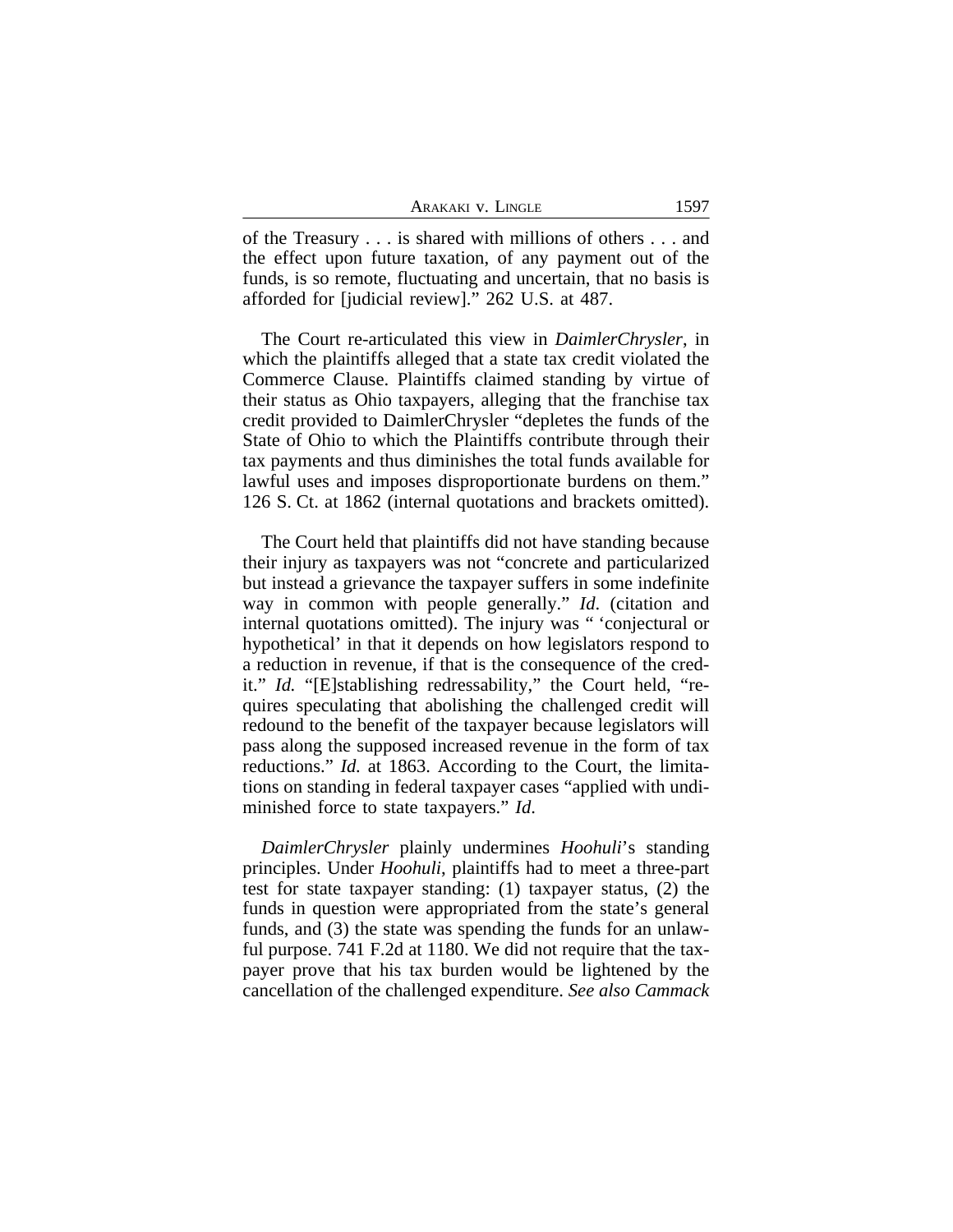*v. Waihee*, 932 F.2d 765, 769 (9th Cir. 1991) (noting that "*Hoohuli*, the leading case on this issue in the circuit, does not require that the taxpayer prove that her tax burden will be lightened by elimination of the questioned expenditure").

**[9]** *DaimlerChrysler*, by contrast, requires that state taxpayers establish a particularized, concrete injury that is redressable by the court's judgment. As the Supreme Court observed, the Plaintiffs' alleged injury is speculative if redress ultimately depends on how the legislature responds to the court's judgment. *See DaimlerChrysler*, 126 S. Ct. at 1862- 63. But the "[f]ederal courts may not assume a particulate exercise of . . . state fiscal discretion in establishing standing." *Id.* at 1864. The Court concluded that "state taxpayers have no standing under Article III to challenge state tax or spending decisions simply by virtue of their status as taxpayers." *Id*. at 1864 (footnotes omitted).

### 2. Application of *DaimlerChrysler*

Applying the reasoning of *DaimlerChrysler* to the facts of the case at hand, we conclude that Plaintiffs do not have standing as state taxpayers to challenge the appropriation of state revenue to OHA. Plaintiffs argue that they meet the test for standing under *DaimlerChrysler* because (1) their injury is concrete and particularized, (2) the depletion of the state treasury is actual and ongoing, and (3) the injury they suffer is redressable through declaratory and injunctive relief. We address each contention in turn.

**[10]** First, Plaintiffs maintain that because they "are required to pay taxes to support racial discrimination against themselves," they suffer a particularized injury that "is not shared by people in general or by Hawaii state taxpayers generally, but only by [taxpayers] . . . who lack the favored [native-Hawaiian] ancestry" and benefit from OHA programs. But Plaintiffs do not allege that they have suffered any harm apart from the fact that they are taxpayers and do not like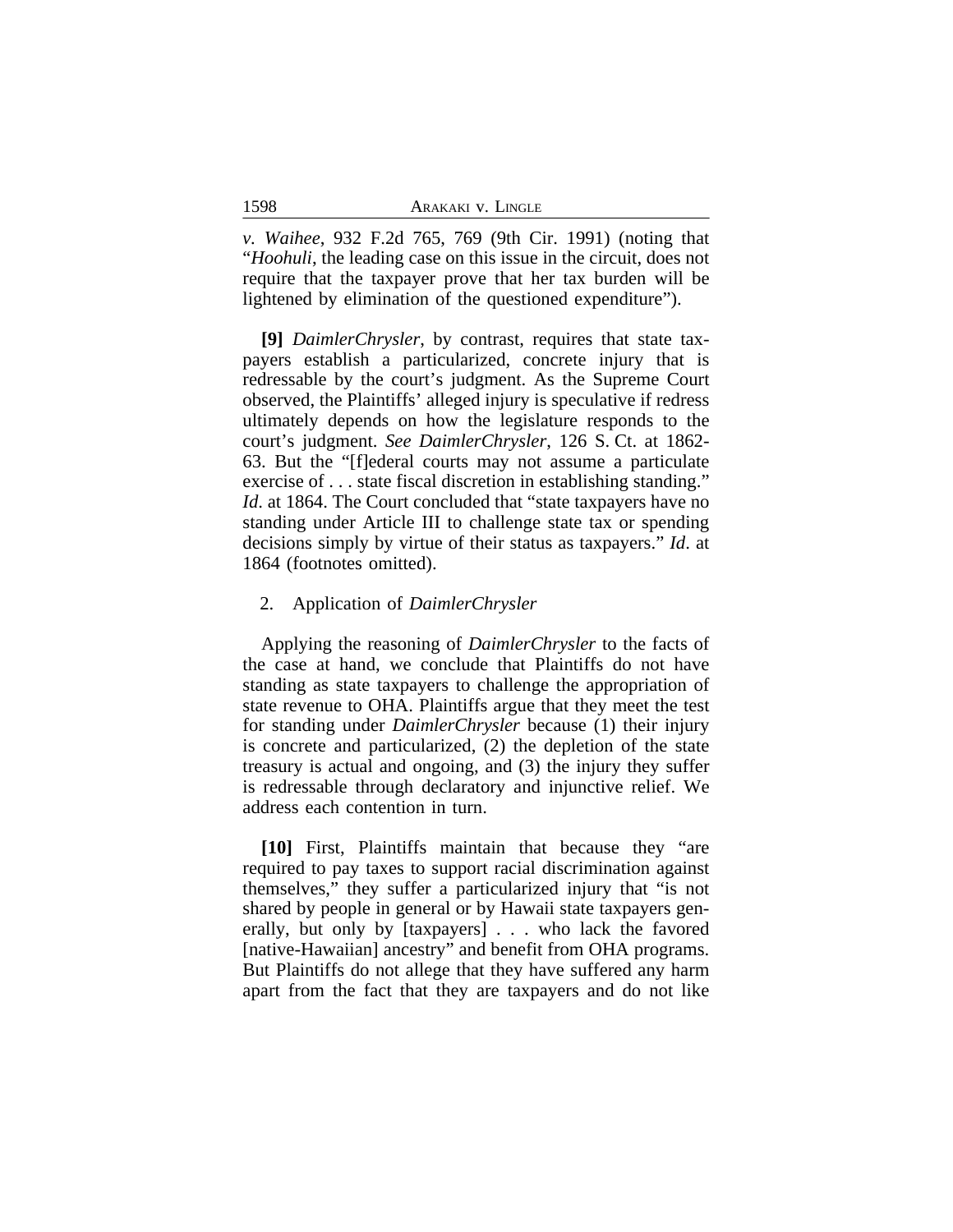ARAKAKI V. LINGLE 1599

OHA's programs. Plaintiffs' argument, taken to its logical conclusion, would significantly expand state taxpayer Article III standing by allowing a taxpayer to challenge any governmental expenditure he does not like and for which he has not applied: Expenditures from the common fisc for veteran's benefits could be challenged by any taxpayer who had not served in the military; welfare benefits could be challenged by any individual not on welfare; educational expenditures could be invalidated by a suit brought by an individual who does not have children in the public school system. Under Plaintiffs' theory, even the Ohio taxpayers in *DaimlerChrysler* could argue that while all Ohio taxpayers bore the burden of the depletion of funds from the fisc, taxpayers who were employed by DaimlerChrysler received a benefit in the form of a paycheck and thus a taxpaying non-employee suffers a particularized injury. We think that the Court's reasoning in *DaimlerChrysler* extends to such creative arguments. As the Court noted, conferring standing on state taxpayers "simply because their tax burden gives them an interest in the state treasury would interpose the federal courts as virtually continuing monitors of the wisdom and soundness of state fiscal administration, contrary to the more modest role Article III envisions for federal courts." *DaimlerChrysler*, 126 S. Ct. at 1864 (internal quotations omitted). We decline to play such a role and accordingly reject Plaintiffs' contention that they suffer a particularized injury.

**[11]** Second, Plaintiffs assert the injury they suffer is "actual, imminent and ongoing" as the State Legislature continues to appropriate sums from the General Fund for OHA. They contrast this with the Supreme Court holding in *DaimlerChrysler*, which they characterize as involving a tax rebate that was a "conjectural" depletion of the state treasury. However, the plaintifs misapprehend what we look to when determining whether the injury is "conjectural or hypothetical. As the Supreme Court noted, a plaintiff's injury is "conjectural or hypothetical" when it "depends on how legislators respond" to a change in revenue. *DaimlerChrysler*, 126 S. Ct.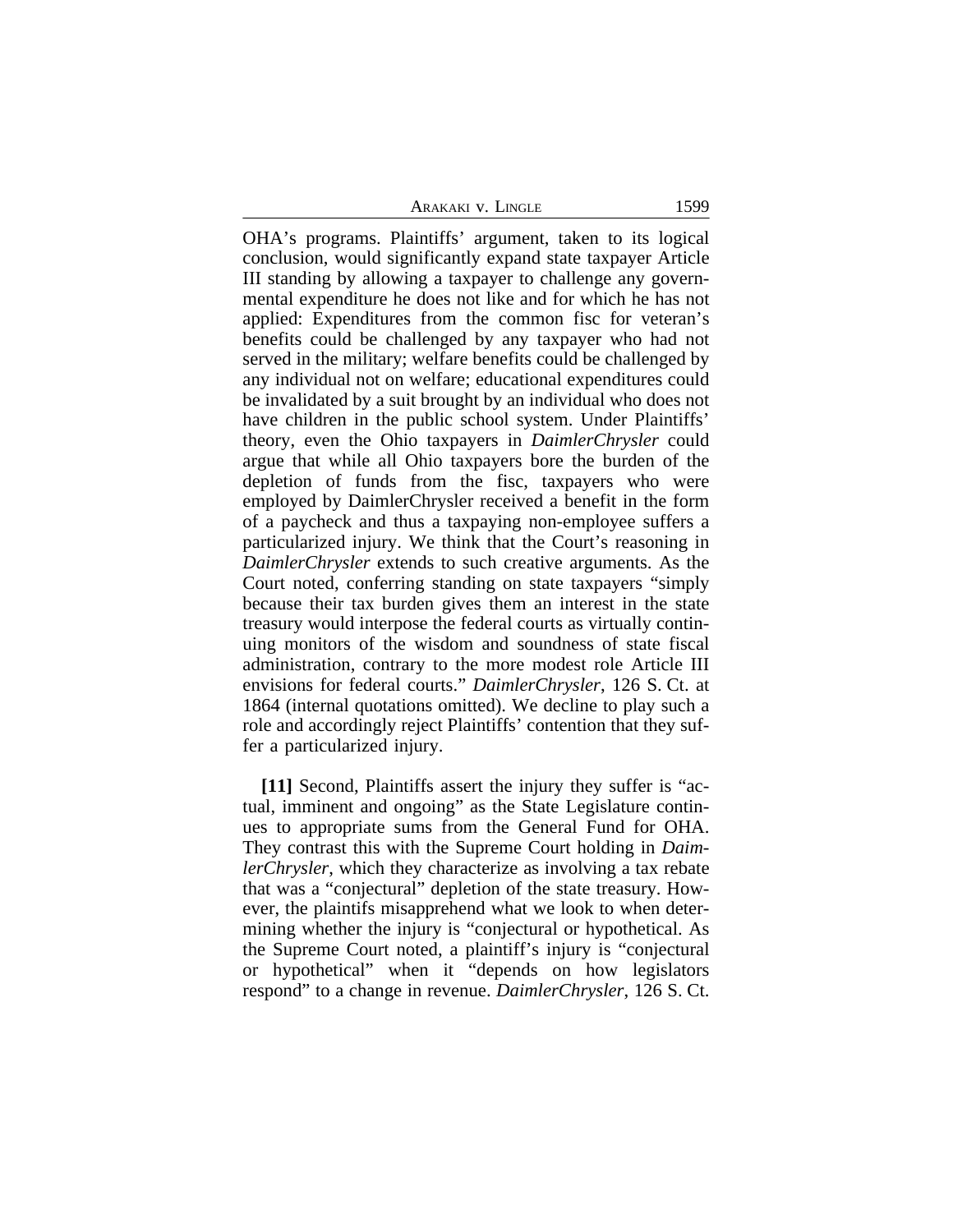1600 ARAKAKI v. LINGLE

at 1862. Plaintiffs here overlook the fact that whether or not their injury is redressable is entirely speculative. It is not certain that even if all funding for OHA were terminated, that the Legislature would pass the savings on to the Plaintiffs in the form of tax breaks or refrain from spending the funds on programs benefitting yet another subgroup of the Hawaiian population to which Plaintiffs do not belong. The flow of funds from the treasury to support OHA is actual and concrete; what the Legislature would do with those funds absent OHA is speculative.

**[12]** Third, Plaintiffs assert that their injury is redressable through declaratory or injunctive relief. For the reasons stated above, any benefit that would accrue to Plaintiffs from an injunction or declaratory judgement is speculative. Plaintiffs argue that the Supreme Court has allowed individuals who can allege a distinct and palpable injury to themselves to sue and invoke the public interest even if the injury is shared by a large class of other potential litigants. However, these cases are readily distinguishable and involved core functions of our democracy, such as voting, *see Baker v. Carr*, 369 U.S. 186 (1962) (involving a justiciable question of voting district apportionment); *see Harper v. Va. State Bd. of Elections*, 383 U.S. 663 (1966) (striking down a poll tax), or issues of economic liberty outside the taxation context, *see McGowan v. Maryland*, 366 U.S. 420 (1961) (involving harm from economic loss and fines from Sunday Closing Laws). The Court has consistently denied both federal and state taxpayers standing under Article III to object to a particular expenditure of funds simply because they are taxpayers. *See, e.g.*, *Valley Forge*, 454 U.S. 464 (denying standing to taxpayers to challenge conveyance of government land to a private religious college); *Reservists Comm.*, 418 U.S. 208 (denying taxpayers standing to challenge members of Congress' membership in armed forces reserve units); *United States v. Richardson*, 418 U.S. 166 (1974) (denying taxpayer standing to force publication of the receipts and expenditures of the CIA); *Doremus v. Bd. of Educ.*, 342 U.S. 429 (1952) (holding that the rationales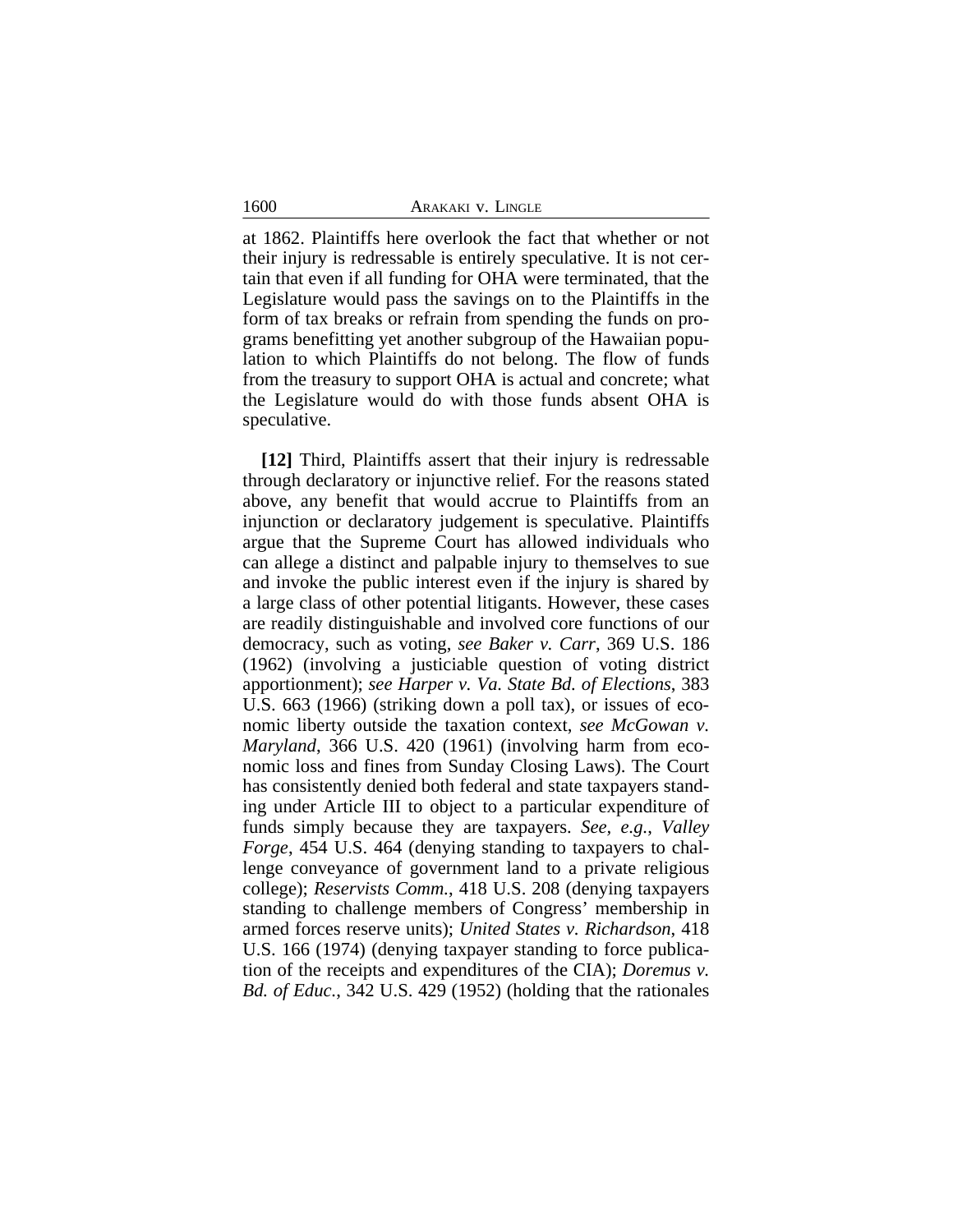ARAKAKI V. LINGLE 1601

for rejecting federal taxpayer standing apply with equal force to state taxpayer suits)*; Ala. Power Co. v. Ickes*, 302 U.S. 464, 478 (1938) (holding that "the interest of a taxpayer in the moneys of the federal treasury furnishes no basis" to argue that a federal agency's practices are unconstitutional). The Court has allowed some Establishment Clause challenges to federal spending to go forward, but this is a narrow exception, not the rule. The Court has declined to extend this exception to other areas. *See, e.g., DaimlerChrysler*, 126 S. Ct. at 1864- 65; *Bowen v. Kendrick*, 487 U.S. 589, 618 (1988) ("Although we have considered the problem of standing and Article III limitations on federal jurisdiction many times since [*Flast*], we have consistently adhered to *Flast* and the narrow exception it created to the general rule against taxpayer standing . . . ."); *Flast v. Cohen*, 392 U.S. 83 (1968) (creating an exception for Establishment Clause challenges to the general standing bar for taxpayer suits).

**[13]** In sum, we hold that these "state taxpayers have no standing under Article III to challenge [Hawaii] state tax or spending decision simply by virtue of their status as taxpayers." *DaimlerChrysler*, 126 S. Ct. at 1864. Although it appears to us that there are no plaintiffs who have standing to challenge the OHA funding, we are unwilling to make that final judgment on this record before us. Accordingly, we remand to the district court for further proceedings.

3. The United States as an Indispensable Party

OHA argues that even if Plaintiffs have taxpayer standing, under *Carroll* the United States is also an indispensable party to any equal protection challenge to its programs. The district court rejected the argument on the ground that DHHL/HHC and OHA have distinct origins. In contrast to DHHL/HHC, "[n]othing in the Admission Act requires the creation of OHA or governs OHA's actions." *Arakaki* IV, 299 F. Supp. 2d at 1127.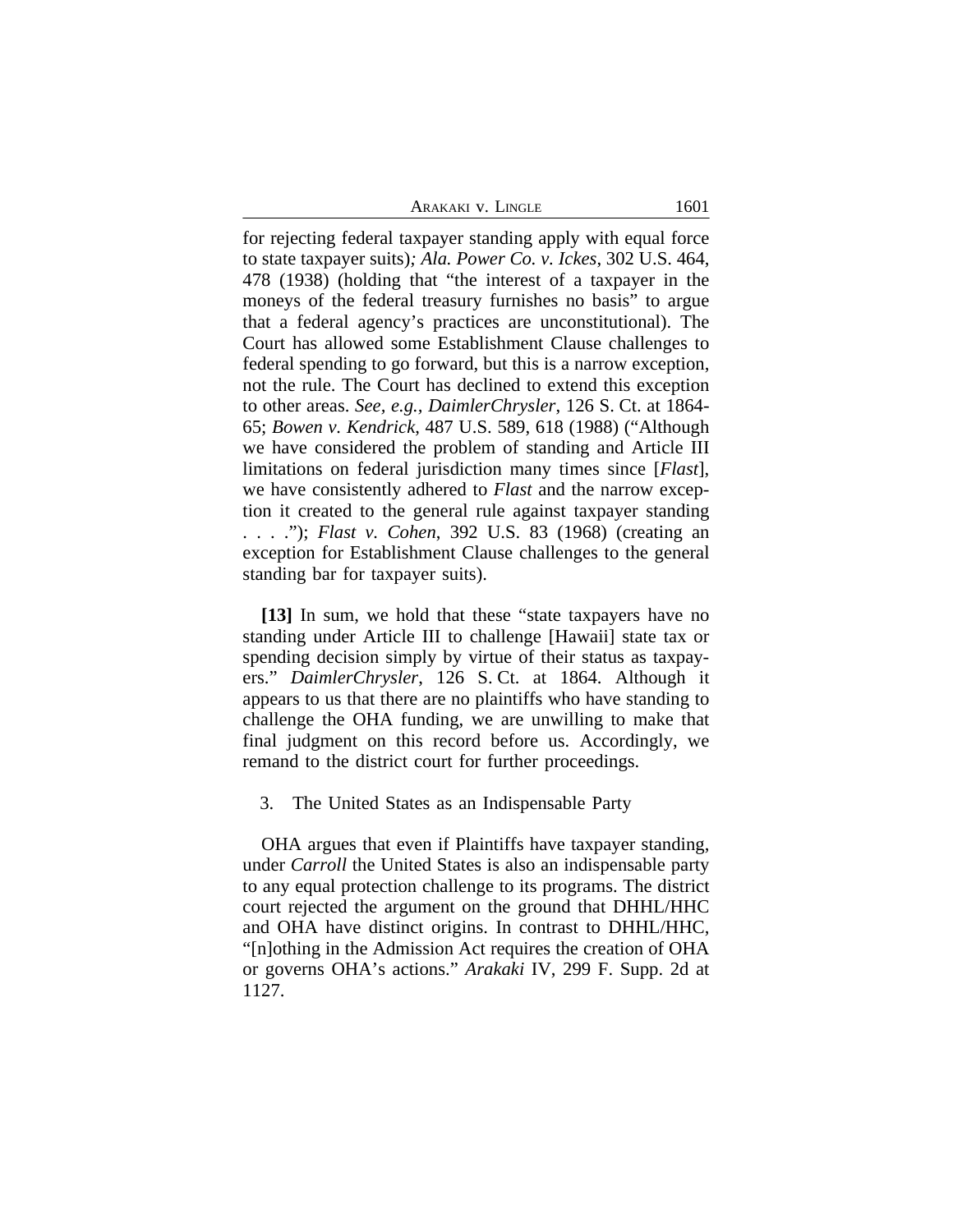#### 1602 ARAKAKI v. LINGLE

**[14]** The district court is correct with respect to OHA's expenditure of tax revenue. OHA was created nearly twenty years after Hawaii's admission to the union. In 1978, Hawaii amended its Constitution to add Sections 5 and 6—creating OHA and defining its duties—to Article XII. *See* HAW. CONST. art. XII, §§ 5-6. The Constitution does not provide for OHA's funding, which is provided by statute. *See*, *e.g.*, HAW. REV. STAT. §§ 10-3(1) ("A pro rata portion of all funds derived from the public land trust shall be funded in an amount to be determined by the legislature."), 10-13.5 ("Twenty per cent of all funds derived from the public land trust . . . shall be expended by [OHA] . . . ."). Unlike the lease eligibility requirement imposed by the HHCA and administered by DHHL/HHC, the United States has no right to consent or withhold consent to the creation of OHA or its administration of programs for native Hawaiians or Hawaiians. Because Plaintiffs can prevail against OHA "without holding [Section 4] of the Admissions Act unconstitutional," nothing "requires the participation of . . . the United States." *Carroll*, 342 F.3d at 944. We decline to extend *Carroll* to claims against OHA concerning tax revenue.

### B. *Plaintiffs' Trust Beneficiary Standing*

**[15]** Plaintiffs allege, as an independent basis for standing, that as trust beneficiaries they may sue OHA because OHA receives trust revenues. Although the United States is not an indispensable party to a challenge to the appropriation of *tax* revenue, *see* Part IV.A.3, *supra*, this is not true with respect to OHA's receipt of *trust* revenue. We have previously held that the expenditure of trust revenue is governed by the Admission Act. *Price v. Akaka*, 928 F.2d 824, 827 (9th Cir. 1990). Any challenge to the expenditure of trust revenue brought by alleged trust beneficiaries must challenge the substantive terms of the trust, which are found in the Admission Act. For the reasons we explained in Part III.A.2, *supra,* the United States is an indispensable party to any challenge to the Admission Act. Accordingly, although the United States is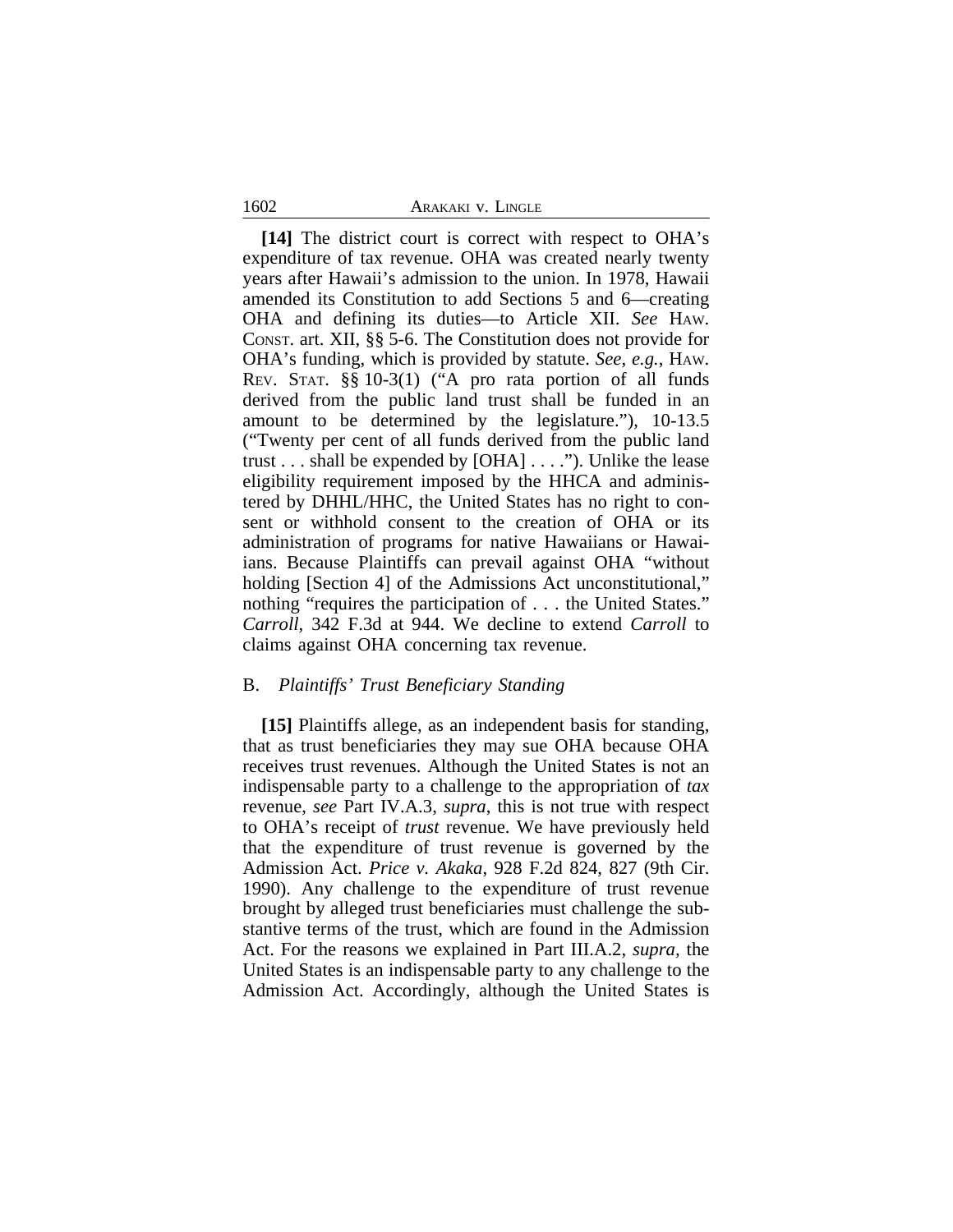| Arakaki v. Lingle | 1603 |
|-------------------|------|
|                   |      |

not an indispensable party with respect to challenges to OHA's expenditure of *tax* revenue, it remains indispensable with respect to challenges to the expenditure of *trust* revenue.

**[16]** Plaintiffs' attempt to challenge OHA's expenditure of trust revenue thus suffers from the same fatal flaw as its challenge to the DHHL/HHC lease eligibility requirements. The United States is an indispensable party to the challenge to the expenditure of trust revenue, and yet Plaintiffs cannot establish standing to sue the United States either as taxpayers or as trust beneficiaries. *See* Parts III.A.2 and III.B., *supra*. Plaintiffs therefore cannot proceed with that claim. We do not reach the issue whether Plaintiffs' breach of trust claim is otherwise cognizable under the common law of trusts, which was the basis of the district court's dismissal of the breach of trust claim against OHA. Rather, we affirm the dismissal on the alternative ground that Plaintiffs cannot demonstrate standing to sue an indispensable party.

### V. POLITICAL QUESTION

The final question is whether, assuming any Plaintiffs have standing to bring a cause of action against the state defendants, that cause of action presents a nonjusticiable political question. The district court reasoned that in order to rule on Plaintiffs' equal protection claims, the court would have to determine what level of scrutiny to apply. *Compare Grutter v. Bollinger*, 539 U.S. 306, 328-33 (2003) (applying strict scrutiny to uphold race-conscious admissions policy at state university law school), *and Gratz v. Bollinger*, 539 U.S. 244, 270-75 (2003) (striking down race-conscious undergraduate admissions policy at state university under strict scrutiny), *with Morton v. Mancari*, 417 U.S. 535 (1974) (applying rational basis, rather than strict scrutiny, to employment preference that benefitted members of Indian tribe because it furthered Indian self-government), *and Alaska Chapter, Associated Gen. Contractors of Am., Inc. v. Pierce*, 694 F.2d 1162 (9th Cir. 1982) (applying rational basis test to native Alaskans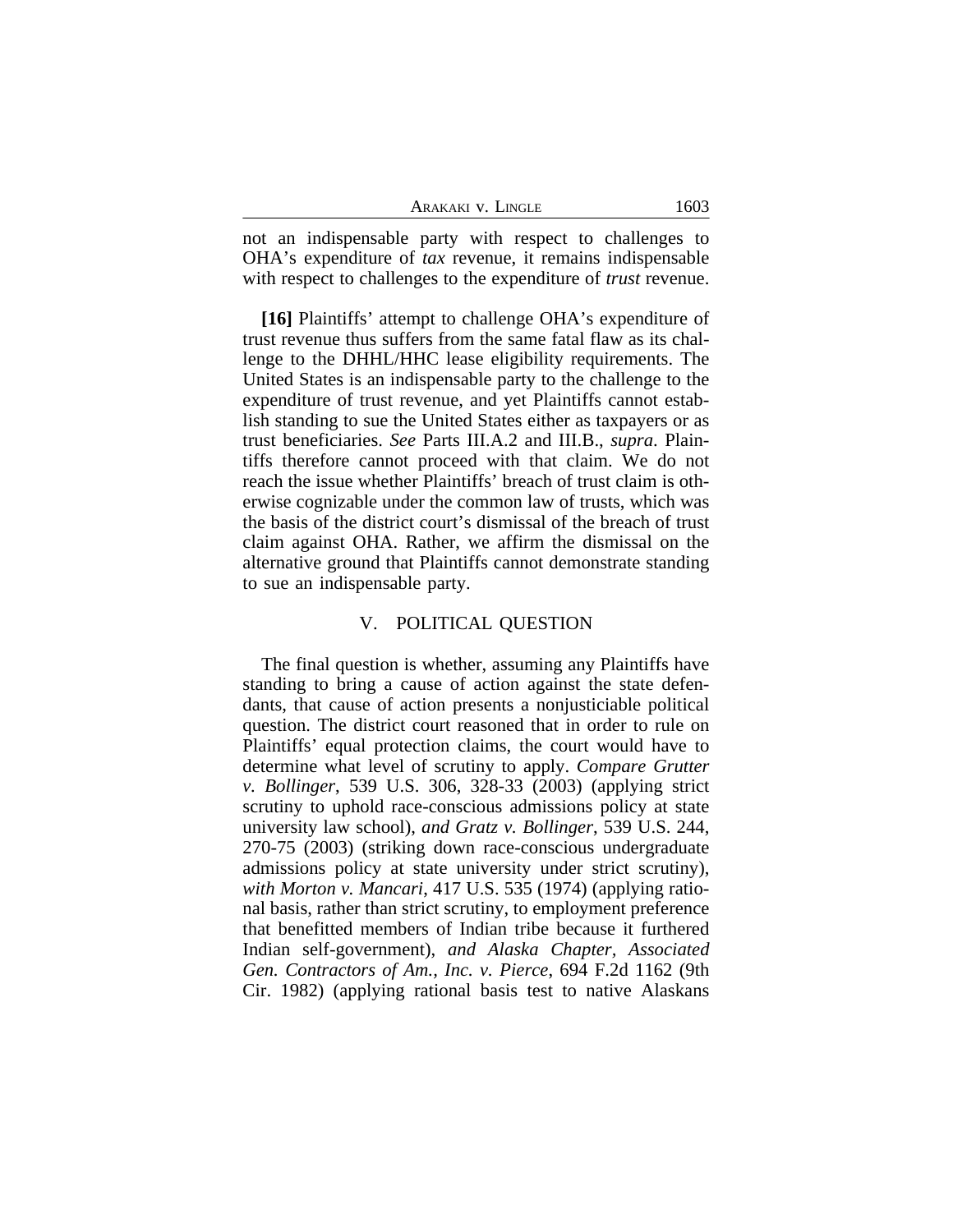### 1604 ARAKAKI v. LINGLE

based on the federal government's "special obligation" to Indians). The district court reasoned that although Congress has plenary authority over Indian affairs, it "has not yet clearly recognized Hawaiians as being equivalent to Indians or Indian tribes for purposes of the [*Mancari*] analysis." *Arakaki* VI, 305 F. Supp. 2d at 1172. Noting that "Congress has begun to include Hawaiians as beneficiaries in bills providing services to Native Americans" and had pending before it the "Akaka Bill" that would "equate Hawaiians to Indians and/or Indian tribes," the court observed that "Congress is still speaking on the issue." *Id.* at 1173. The district court concluded that Congress "should make the decision as to whether Hawaiians should be treated as Indians for purposes of the [*Mancari*] analysis" and, "in recognition of the continuing debate," the court would "defer[ ] to Congress." *Id.* at 1173, 1174. We hold that these claims do not raise a nonjusticiable political question. We therefore reverse the district court's dismissal on political question grounds.

Chief Justice Marshall explained in *Marbury* that "[q]uestions, in their nature political, or which are, by the constitution and laws, submitted to the executive, can never be made in this court." *Marbury v. Madison*, 5 U.S. (1 Cranch) 137, 170 (1803). The Court announced the modern formulation of the political question doctrine in *Baker v. Carr*:

Prominent on the surface of any case held to involve a political question is found [1] a textually demonstrable constitutional commitment of the issue to a coordinate political department; or [2] a lack of judicially discoverable and manageable standards for resolving it; or [3] the impossibility of deciding without an initial policy determination of a kind clearly for nonjudicial discretion; or [4] the impossibility of a court's undertaking independent resolution without expressing lack of the respect due coordinate branches of government; or [5] an unusual need for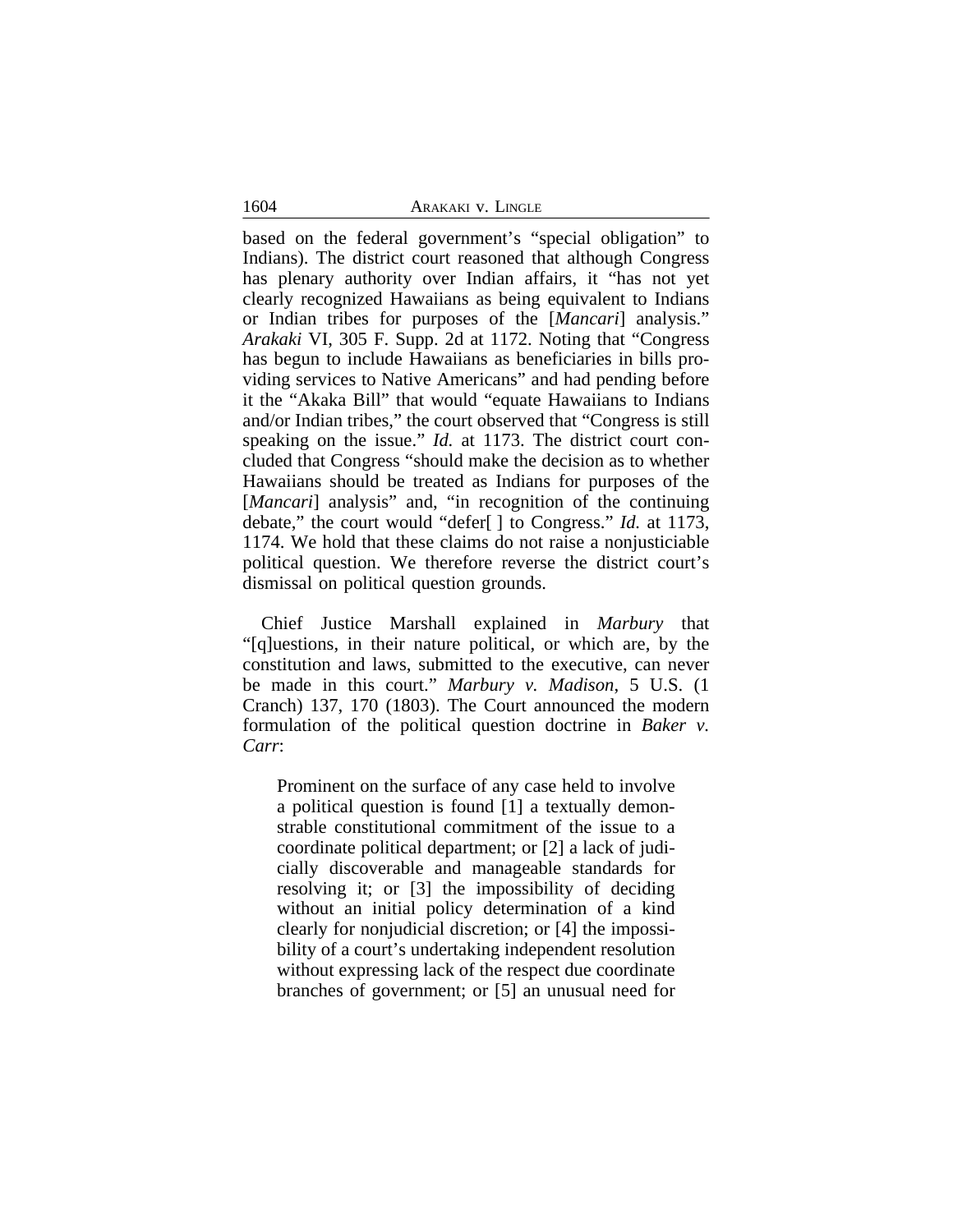unquestioning adherence to a political decision already made; or [6] the potentiality of embarrassment from multifarious pronouncements by various departments on one question.

369 U.S. 186, 217 (1962); *see Alperin v. Vatican Bank*, 410 F.3d 532, 537-40 (9th Cir. 2005), *cert. denied*, 126 S. Ct. 1141 *and* 126 S. Ct. 1160 (2006); *EEOC v. Peabody W. Coal Co.*, 400 F.3d 774, 784 (9th Cir. 2005), *cert. denied*, 126 S. Ct. 1164 (2006); *Kahawaiolaa v. Norton*, 386 F.3d 1271, 1275 (9th Cir. 2004).

**[17]** We have recently addressed the political question doctrine in the context of a challenge to the executive's failure to recognize Hawaiians as federal Indian tribes in *Kahawaiolaa*, 386 F.3d 1271. In that case, native Hawaiians alleged that the Department of Interior had violated the equal protection component of the Fifth Amendment in regulations limiting recognition of new tribes to " 'those American Indian groups indigenous to the continental United States' "—which meant that "native Hawaiians are excluded from eligibility to petition for tribal recognition under the regulations." *Id.* at 1274 (quoting 25 C.F.R. § 83.3(a)). The district court dismissed the suit against the Department of Interior, in part because matters of tribal recognition raise nonjusticiable political questions. We disagreed with the district court on this point. We noted that "[i]f the question before us were whether a remedy would lie against Congress to compel tribal recognition, the answer would be readily apparent. . . . a suit that sought to direct Congress to federally recognize an Indian tribe would be nonjusticiable as a political question." *Id.* at 1275-76. We found, however, that the plaintiffs did not seek tribal recognition; rather, they wanted the Department of Interior to allow them to apply for recognition "under the same regulatory criteria applied to indigenous peoples in other states." *Id*. at 1276. We concluded that the plaintiffs' suit was not barred by the political question doctrine.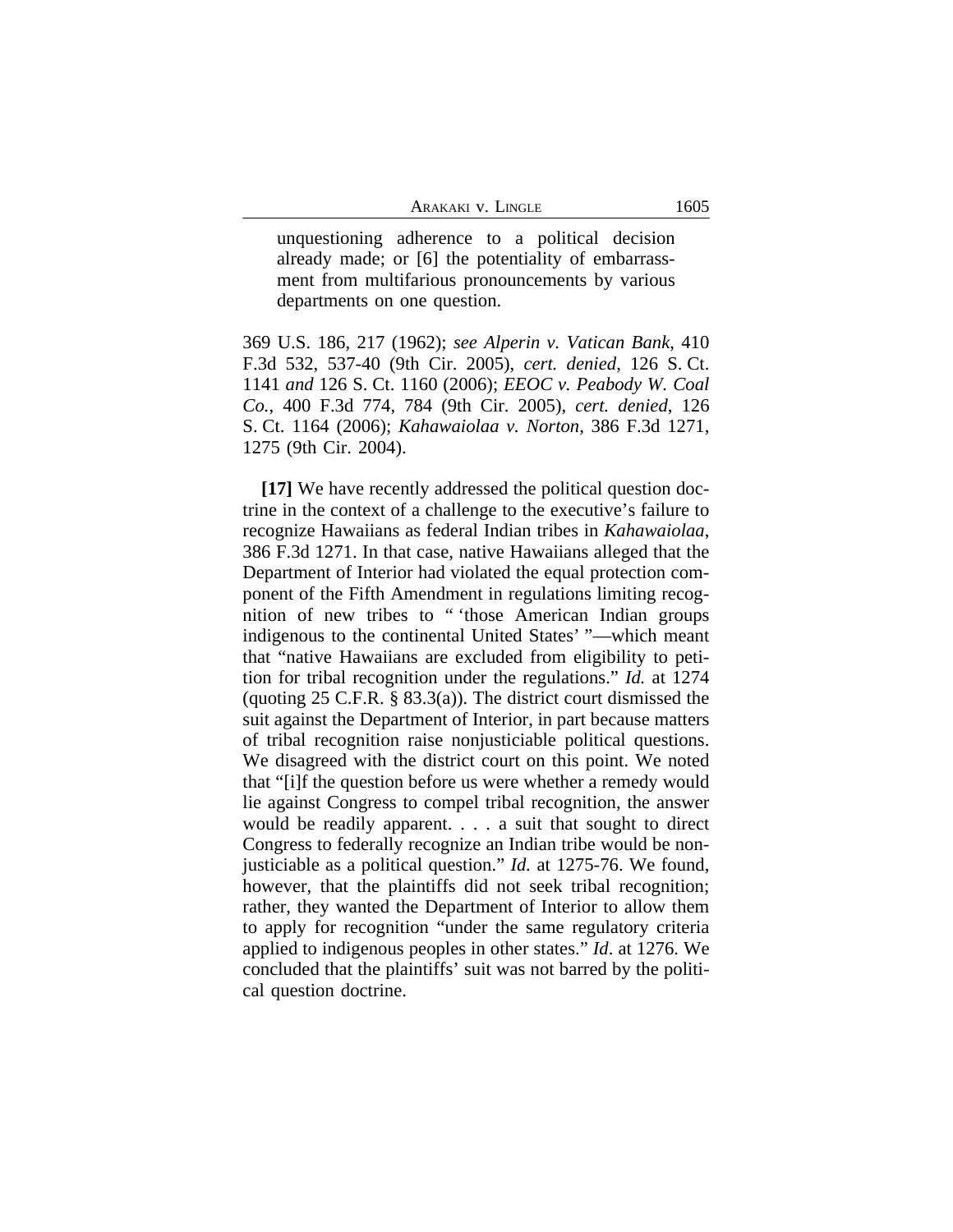#### 1606 ARAKAKI v. LINGLE

In order to stay our hand in this case, we must determine that the resolution of Plaintiffs' equal protection claims against OHA would interfere with the constitutional duties of one of the political branches, whether that duty has been exercised or not. The district court and the state defendants locate that "textually demonstrable constitutional commitment of the issue" in Article I, Section 8, Clause 3 of the U.S. Constitution: "The Congress shall have Power . . . To regulate Commerce . . . with the Indian Tribes." The Court has observed that "Congress possesses plenary power over Indian affairs, including the power to modify or eliminate tribal rights." *South Dakota v. Yankton Sioux Tribe*, 522 U.S. 329, 343 (1998). Thus, the "questions whether, to what extent, and for what time [Indians] shall be recognized and dealt with as dependent tribes requiring the guardianship and protection of the United States are to be determined by Congress, and not by the courts." *United States v. Sandoval*, 231 U.S. 28, 46 (1913).

Here, no party seeks to *compel* Congress to recognize the tribal status of Hawaiians. Instead, OHA argues that *if* Congress has treated Hawaiians as a tribe, then under the authority of *Mancari*, OHA would have to demonstrate only a rational connection between its Hawaiian preferences and its programs. Plaintiffs argue that Congress' failure, so far, to recognize Hawaiians' tribal status does not *prevent* the courts from deciding whether OHA's Hawaiian-preference violates the Equal Protection Clause of the Fourteenth Amendment. Effectively, the district court found that it could not rule on the equal protection claim until it could determine the appropriate level of scrutiny, and it could not determine the level of scrutiny until Congress decided to grant or not to grant tribal status to Hawaiians.

**[18]** Nothing in the claims Plaintiffs have asserted or the remedy they seek invites the district court to exercise powers reserved to Congress or to the President. The district court has not been asked to declare tribal status where Congress has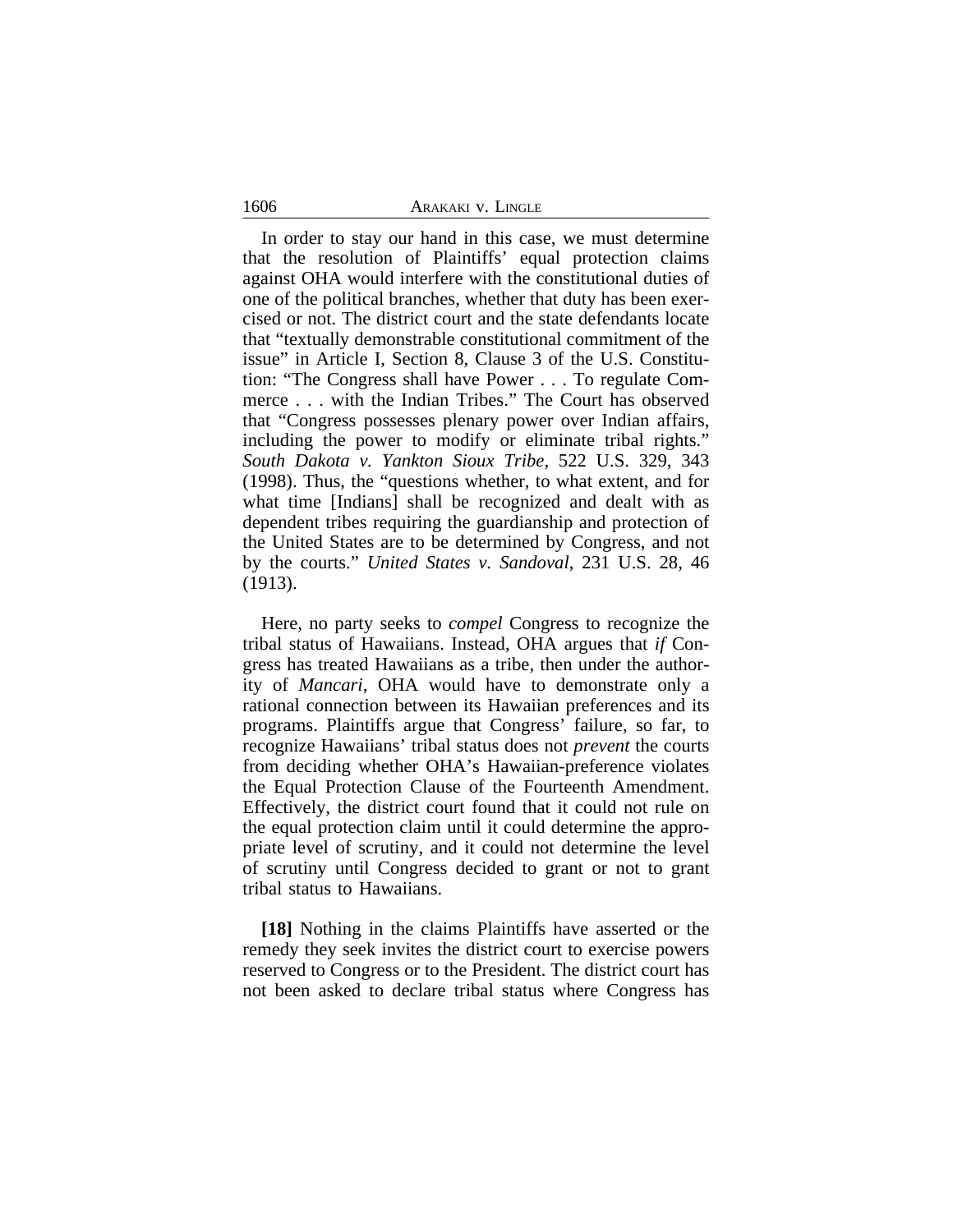ARAKAKI V. LINGLE 1607

declined. Instead, it is asked to interpret the implications of past congressional action or inaction for equal protection analysis. Indeed, courts are frequently called upon to "scrutiniz[e] Indian legislation to determine whether it violates . . . equal protection." *Del. Tribal Bus. Comm. v. Weeks*, 430 U.S. 73, 84 (1977). The fact that Congress enjoys "plenary power . . . in matters of Indian affairs 'does not mean that all federal legislation concerning Indians is . . . immune from judicial scrutiny.' " *Id.* at 83-84 (quoting Brief of the Secretary of the Interior). In general, "the political question doctrine does not bar adjudication of a facial constitutional challenge even though Congress has plenary authority, and the executive has broad delegation, over Indian affairs." *Kahawaiolaa*, 386 F.3d at 1276.

In the exercise of its power to regulate commerce with Indians and recognize their sovereign status, Congress might be able to alter the relative burdens of proof and persuasion shouldered by Plaintiffs and OHA in this case.**<sup>3</sup>** But Congress has no obligation to exercise its Article I, Section 8, Clause 3 powers in any particular way. That it has, so far, declined to do so does not excuse the district court from hearing the case. Congress does not have a constitutionally committed power to set the level of scrutiny for those claiming native American status; it has the constitutionally committed authority to regulate affairs with native Americans, and the courts then determine which level of scrutiny is warranted by Congress' action or inaction. *See, e.g., Three Affiliated Tribes of Fort Berthold Reservation v. Wold Eng'g*, 476 U.S. 877, 882 (1986); *United States v. Antelope*, 430 U.S. 641, 645-46 *(1977); Mancari*, 417 U.S. at 553 n.24.

**<sup>3</sup>**We couch this in the conditional because the Court in *Rice* suggested that it remains "a matter of some dispute . . . whether Congress may treat the native Hawaiians as it does the Indian tribes." 528 U.S. at 518. Like the Court, "[w]e can stay far off that difficult terrain" in this appeal. *Id.* at 519.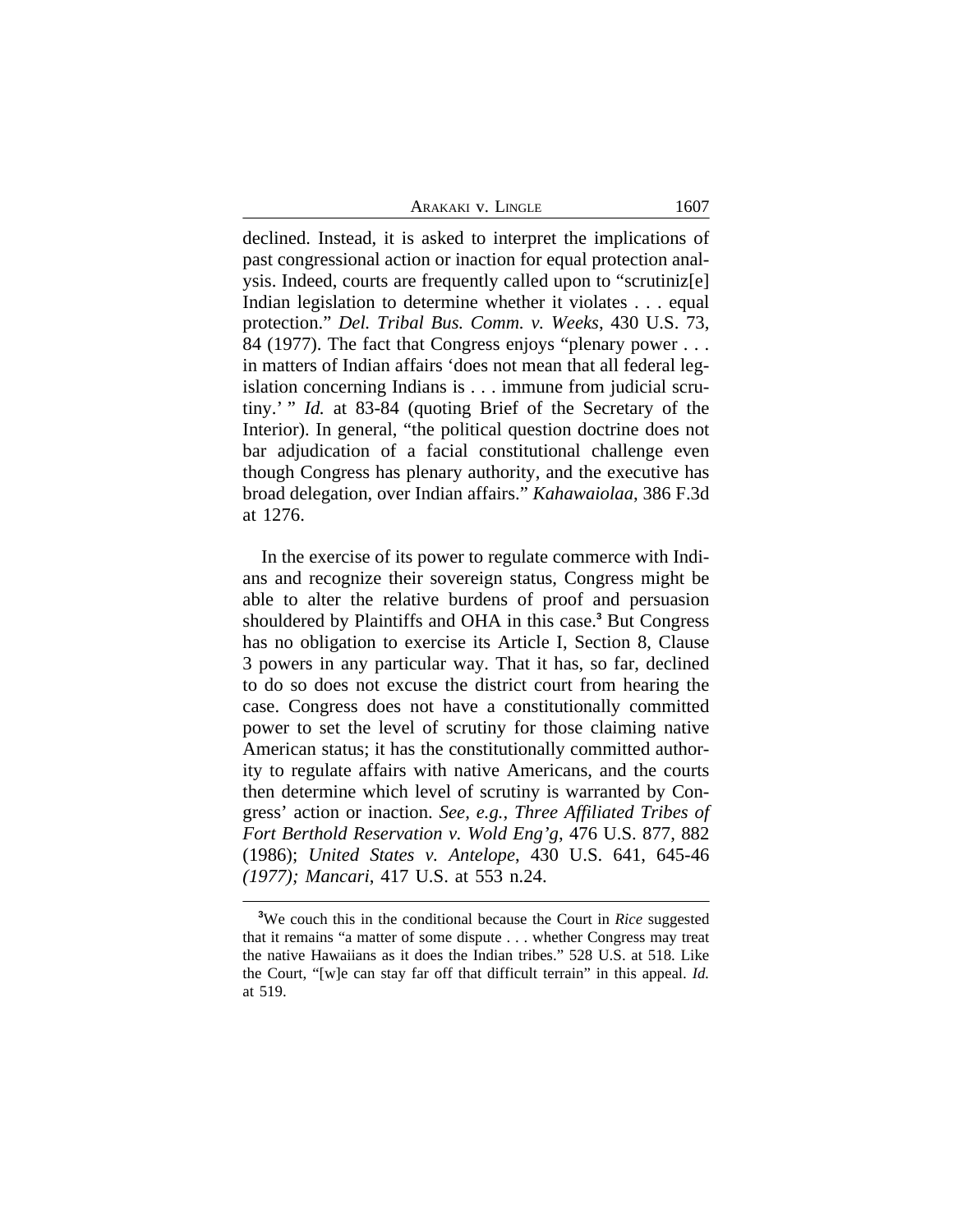Moreover, we note that even if Congress had treated Hawaiians or native Hawaiians as a tribe, the district court would still have to determine whether OHA's classification was based on race or on tribal status. As we observed in *Kahawaiolaa*:

As *Rice* illustrates, an "Indian tribe" may be classified as a "racial group" in particular instances . . . . We reject the notion that distinctions based on Indian or tribal status can never be racial classifications subject to strict scrutiny. . . . Government discrimination against Indians based on race or national origin and not on membership or non-membership in tribal groups can be race discrimination subject to strict scrutiny.

386 F.3d at 1279 (citing *Adarand Constructors v. Pena*, 515 U.S. 200, 227 (1995)). This, too, is a determination properly left to the courts. *Id.*

**[19]** Assuming that some Plaintiffs have standing, Plaintiffs' claims squarely and exclusively raise a Fourteenth Amendment claim. The courts must therefore determine the proper level of scrutiny. We do not require further action by Congress to inform that determination. To deny the federal courts their authority to adjudicate an equal protection claim simply because Congress expressed its intent with less than complete lucidity is to expand the political question doctrine beyond its historical limits. In doing so, it would restrict judicial authority in unprecedented ways; such an expansive interpretation subverts the very separation of powers that the political question doctrine is designed to protect. Although the Supreme Court was able to postpone consideration of those equal protection questions of "considerable moment and difficulty," *Rice*, 528 U.S. at 518-19, we do not have that luxury.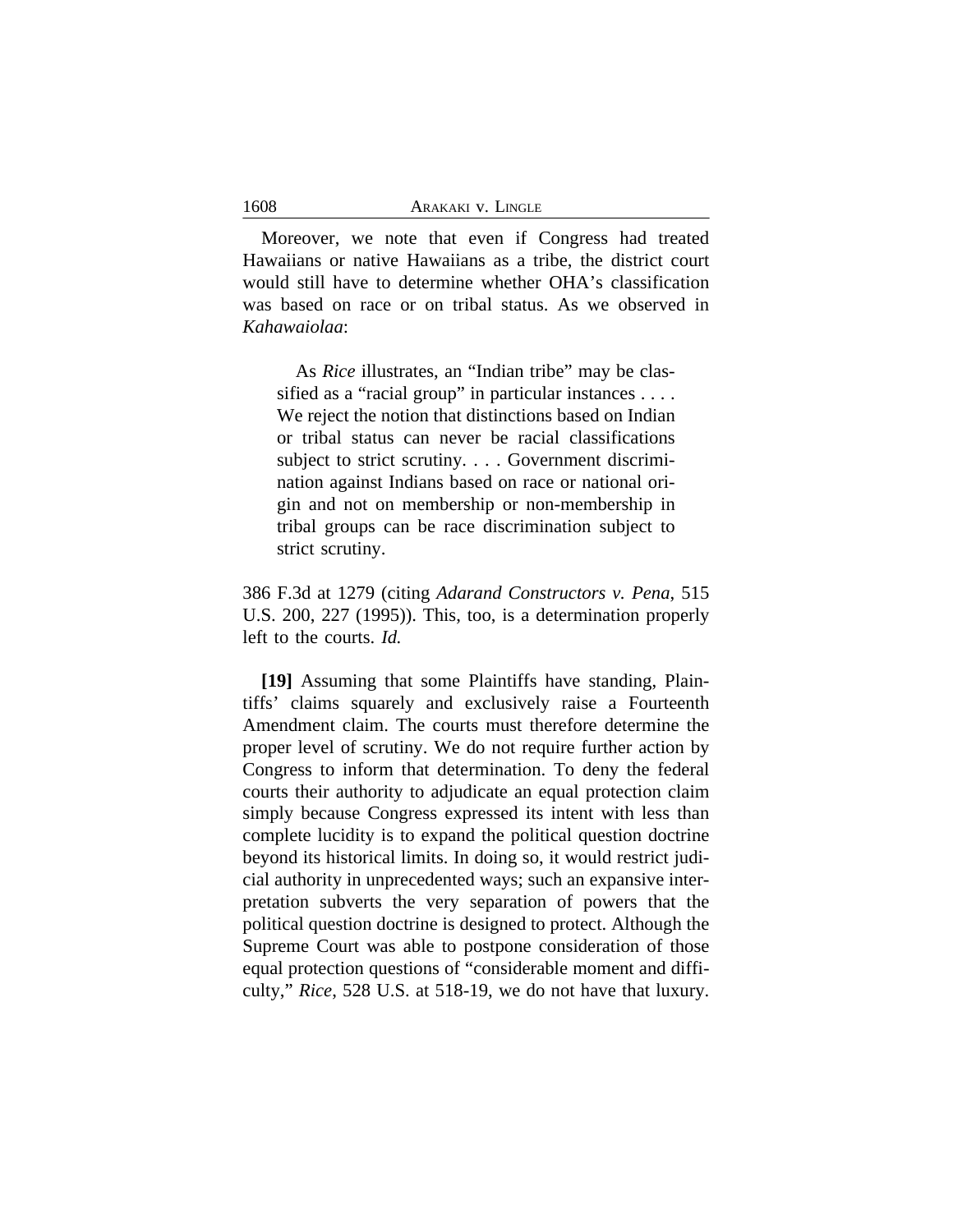# VI. PLAINTIFFS' REMAINING MISCELLANEOUS ARGUMENTS

Plaintiffs make several additional arguments on appeal, none of which is meritorious. Plaintiffs contend that the district court erred in striking its Counter Motion for Summary Judgment of December 15, 2003. The district court cited multiple grounds in its December 16, 2003 unpublished Order for striking the motion, including: the motion was not a true counter motion because it raised numerous issues not raised in the motion which it purportedly countered; it was untimely; and the motion was not filed in the proper round of summary judgment rounds, as scheduled by the district court in a previous order.

**[20]** We review for abuse of discretion challenges to pretrial management. *Navellier v. Sletten*, 262 F.3d 923, 941 (9th Cir. 2001). "The district court is given broad discretion in supervising the pretrial phase of litigation." *Johnson v. Mammoth Recreations, Inc.*, 975 F.2d 604, 607 (9th Cir. 1992) (citation and internal quotation marks omitted). Plaintiffs have not demonstrated that the district court's management of the summary judgment phase of this trial constituted an abuse of discretion. The district court's December 16, 2003 Order is affirmed. Similarly, we are unpersuaded by Plaintiffs' contention that the district court's pretrial management warrants the reassignment of this case to another judge and their request is denied.

**[21]** Plaintiffs also appeal the district court's May 5, 2004 unpublished Order awarding roughly \$5300 in costs to select defendants on the ground that imposing such costs will have a "chilling effect" on civil rights litigation. We review an award of costs for abuse of discretion. *Evanow v. M/V Neptune*, 163 F.3d 1108, 1113 (9th Cir. 1998). Plaintiffs have not demonstrated that the award of such modest costs, divided among multiple plaintiffs, constitutes an abuse of discretion. The district court's May 5, 2004 Order is affirmed.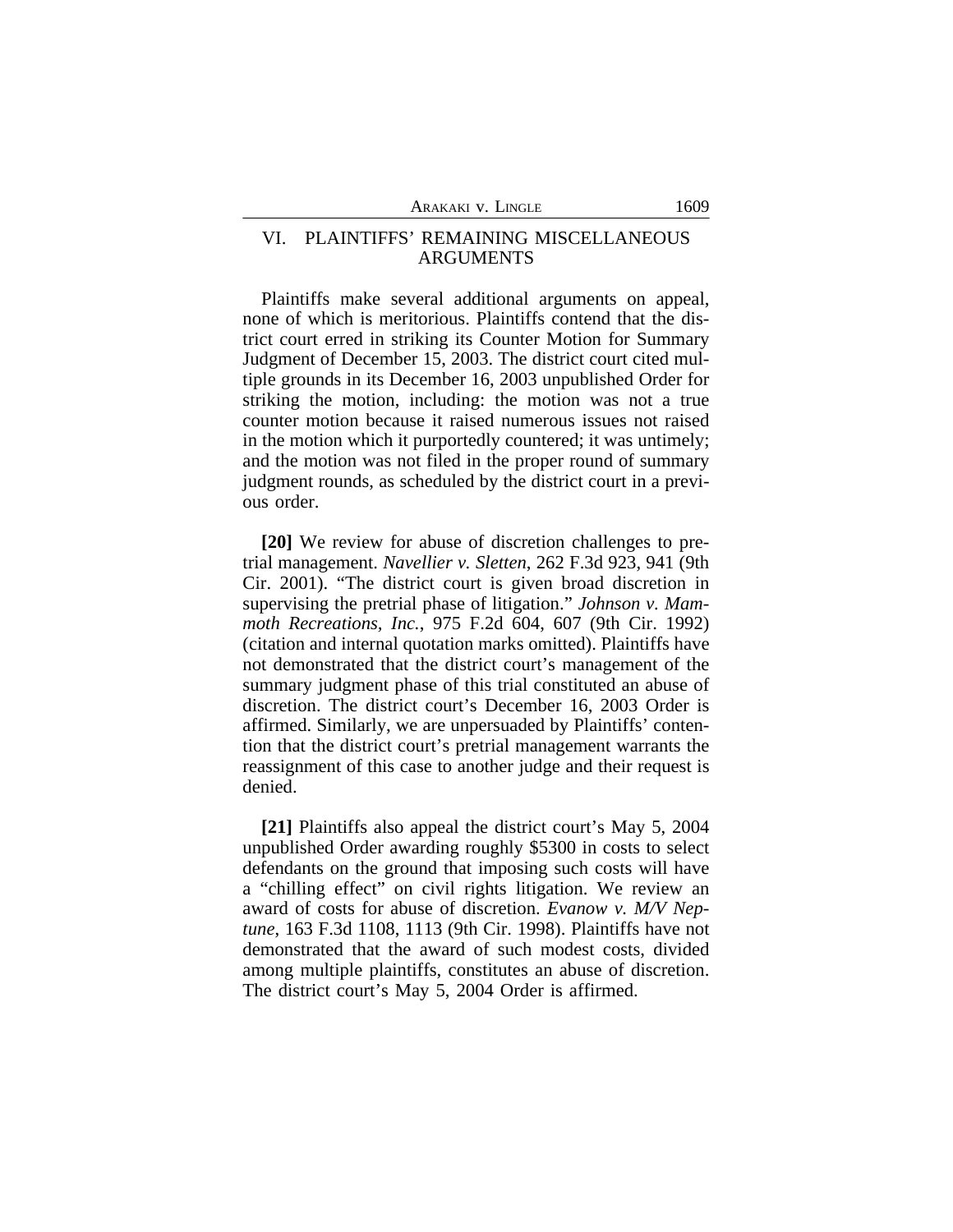#### 1610 ARAKAKI v. LINGLE

**[22]** Finally, Plaintiffs seek reversal of the district court's January 26, 2004 unpublished Order denying Plaintiffs' motion to compel discovery. A district court's discovery rulings are reviewed for an abuse of discretion. *United States v. Fisher*, 137 F.3d 1158, 1165 (9th Cir. 1998). Again, we find no abuse of discretion, and the order is affirmed.

### VII. CONCLUSION

The district court's orders are variously affirmed or reversed as follows.

*Arakaki* I, 198 F. Supp. 2d 1165 (D. Haw. 2002), is affirmed in part and reversed in part. We reverse the court's holding that Plaintiffs have standing to challenge the appropriation of state tax revenue to OHA. We reverse the holding that Plantiffs have standing as taxpayers to challenge the appropriation of tax revenue to DHHL/HHC. We affirm the denial of standing to challenge the settlement of past claims against OHA. We affirm the denial of standing to challenge the issuance of bonds and the denial of standing to challenge all other spending that does not originate in tax revenue. The remaining issues addressed in that order are not on appeal.

*Arakaki* II, 299 F. Supp. 2d 1090 (D. Haw. 2002), is affirmed in part and reversed in part. We reverse Plaintiffs' standing to challenge the appropriation of state tax revenue to the OHA. We reverse the grant of standing to challenge the appropriation of tax revenue to DHHL/HHC. We affirm the denial of standing to sue as trust beneficiaries. We affirm the denial of the motion to dismiss the tax revenue claim against OHA under the political question doctrine. We reverse the denial of the motion to dismiss the tax revenue claim against DHHL/HHC. The remaining issues in that order are not on appeal.

*Arakaki* III, 299 F. Supp. 2d 1107 (D. Haw. 2002), is affirmed on different grounds. *Arakaki* IV, 299 F. Supp. 2d